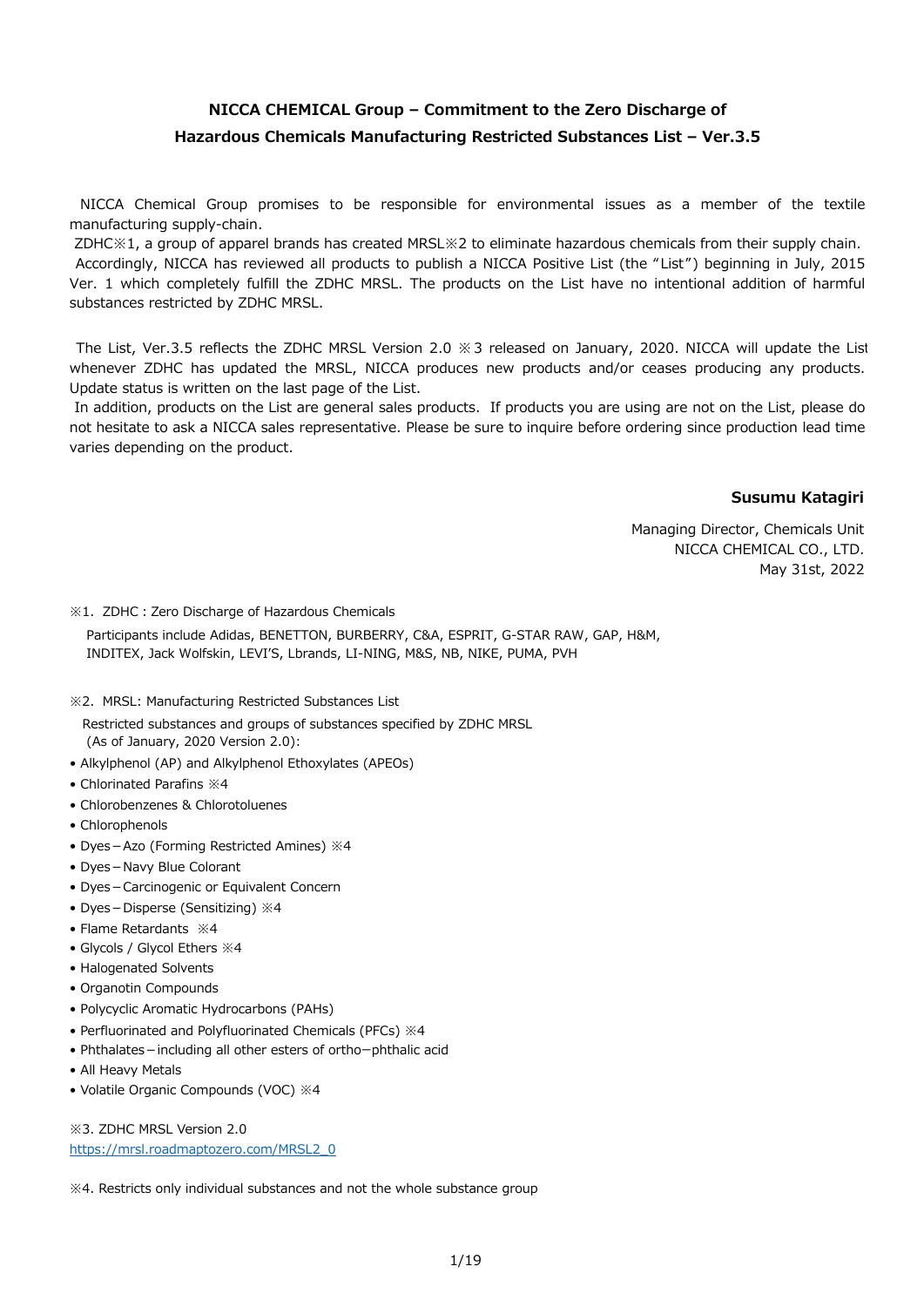## **日華化学グループ - 有害化学物質排出ゼログループ「ZDHC」の**

### **製造時使用制限物質リスト「MRSL」への取り組み - Ver. 3.5**

日華化学グループは、繊維加工サプライチェーンの一員として責任ある行動をとることをお約束しており、環境パフォーマンスにつきましても継続的に改善に取り 組んでおります。

大手アパレルブランドメーカー等で構成する有害化学物質排出ゼログループ「ZDHC」※1は、"製造時の使用を制限する有害な化学物質"を特定したリスト 「MRSL」※2を作成し、ZDHCに加盟している企業のサプライチェーンから有害物質を撤廃する方針を発表しております。

それに応じ弊社は、自社で生産・販売している繊維加工用薬剤を精査し、ZDHC MRSLを基準にNICCA Positiveリスト(以下、「本リスト」)を2015年7 月Ver. 1より公開しております。本リストに記載している製品には、ZDHCのMRSLが指定している有害物質を意図的に添加しておりません。

本リストVer.3.5は、2020年1月にリリースされたZDHC MRSL Version 2.0※3に対する精査結果を反映しています。

今後もZDHC MRSLが更新された場合や、弊社の対応製品の追加、廃品等により本リストを適宜更新してまいります。本リストの更新履歴は最終頁に記載し ております。

また、本リストに記載している製品は一般販売品であり、ご使用されている製品が記載されていない場合は、弊社の営業担当にご確認ください。なお、製品によ り、生産リードタイムが異なるため、ご注文の際には必ず事前にお問い合わせください。

> 日華化学株式会社 取締役 常務執行役員 化学品部門 部門長 片桐 進 2022年5月31日

※1. ZDHC: Zero Discharge of Hazardous Chemicals, (有害化学物質排出ゼログループ) adidas、BENETTON、BURBERRY、C&A、ESPRIT、G-STAR RAW、GAP、H&M、INDITEX、Jack Wolfskin、LEVI'S、Lbrands、LI-NING、M&S、NB、NIKE、 PUMA、PVHなどが加盟しています。

※2.MRSL: Manufacturing Restricted Substances List, (製造時使用制限物質リスト)

- ZDHC MRSLで制限している物質・物質グループは以下の通りです。(2020.1 Ver.2.0):
- Alkylphenol (AP) and Alkylphenol Ethoxylates (APEOs)
- Chlorinated Parafins ※4
- Chlorobenzenes & Chlorotoluenes
- Chlorophenols
- Dyes-Azo (Forming Restricted Amines) ※4
- Dyes-Navy Blue Colorant
- Dyes-Carcinogenic or Equivalent Concern
- Dyes-Disperse (Sensitizing) ※4
- Flame Retardants ※4
- Glycols / Glycol Ethers ※4
- Halogenated Solvents
- Organotin Compounds
- Polycyclic Aromatic Hydrocarbons (PAHs)
- Perfluorinated and Polyfluorinated Chemicals (PFCs) ※4
- Phthalates-including all other esters of orthoーphthalic acid
- Total Heavy Metals
- Volatile Organic Compounds (VOC) ※4

※3. ZDHC MRSL Version2.0の詳細はこちらをご覧下さい。 [https://mrsl.roadmaptozero.com/MRSL2\\_0](https://mrsl.roadmaptozero.com/MRSL2_0)

※4.物質群全体ではなく、当該物質群中の個別物質を制限しています。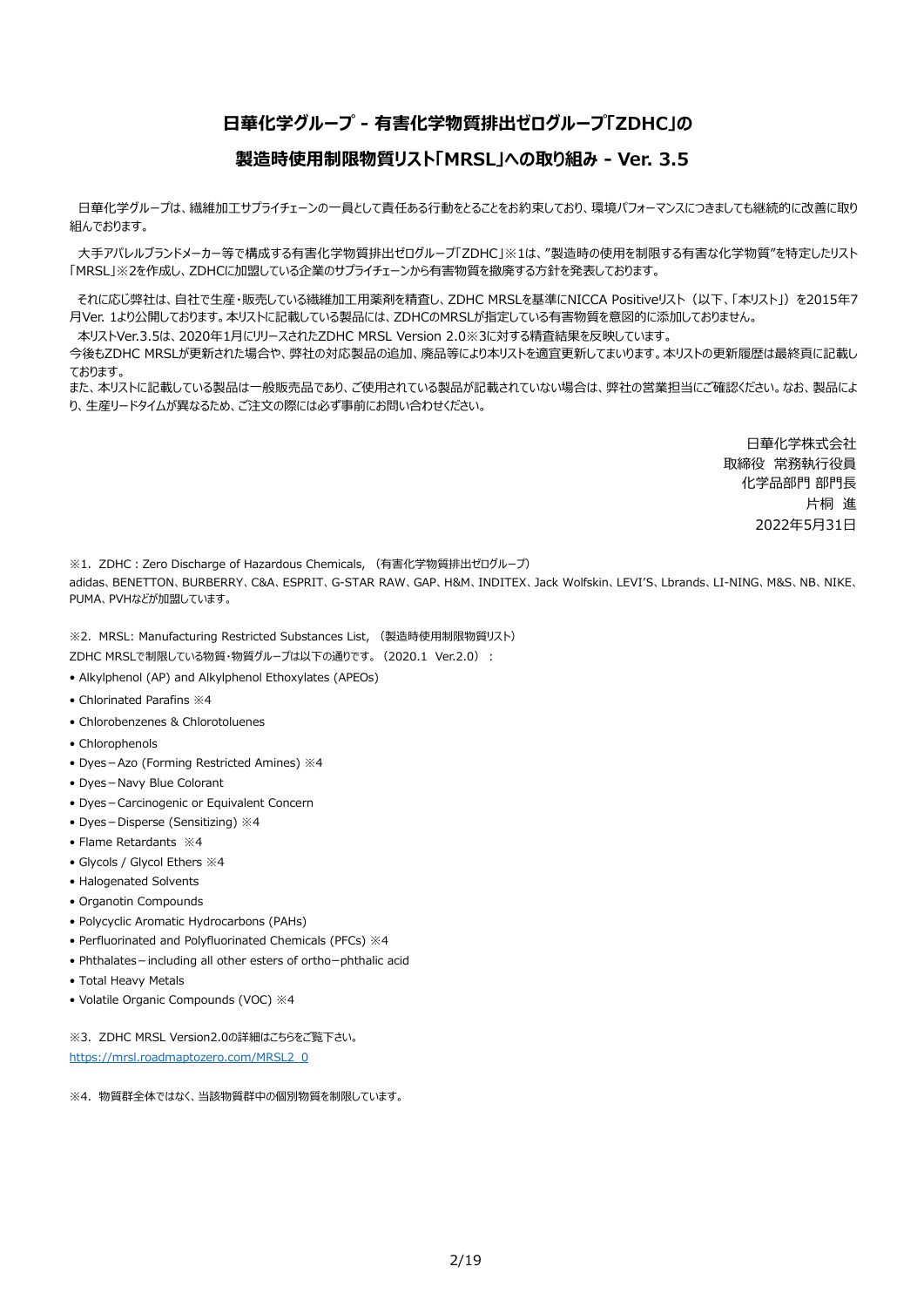#### **JAPAN NICCA CHEMICAL CO., LTD.** 日本<br>**日本 日華化学株式会社**

| 1. Pre-treatment 精練      |                          |
|--------------------------|--------------------------|
| NEOCRYSTAL 150           | ZDHC MRSL v2.0 - Level 3 |
| NEOCRYSTAL AC-1000       | ZDHC MRSL v2.0 - Level 3 |
| <b>NEORATE NA-30</b>     | ZDHC MRSL v2.0 - Level 3 |
| NEORATE PLC-7000         | ZDHC MRSL v2.0 - Level 3 |
| NXH-6022                 | ZDHC MRSL v2.0 - Level 3 |
| SUNMORL HS-2135          | ZDHC MRSL v2.0 - Level 3 |
| SUNMORL HS-5             | ZDHC MRSL v2.0 - Level 3 |
| SUNMORL HS-B             | ZDHC MRSL v2.0 - Level 3 |
| SUNMORL HSM              | ZDHC MRSL v2.0 - Level 3 |
| SUNMORL WX-617           | ZDHC MRSL v2.0 - Level 3 |
| SUNMORL WX-900           | ZDHC MRSL v2.0 - Level 3 |
| WX-HC                    | ZDHC MRSL v2.0 - Level 3 |
|                          |                          |
| 2. Dyeing 染色             |                          |
| <b>ESKUDO NEO-2E</b>     | ZDHC MRSL v2.0 - Level 3 |
| ESKUDO NEO-3K            | ZDHC MRSL v2.0 - Level 3 |
| ESKUDO NS-80             | ZDHC MRSL v2.0 - Level 3 |
| ESKUDO RC-0100           | ZDHC MRSL v2.0 - Level 3 |
| LIPOTOL BN               | ZDHC MRSL v2.0 - Level 3 |
| LIPOTOL ET-17            | ZDHC MRSL v2.0 - Level 3 |
| LIPOTOL RK-5             | ZDHC MRSL v2.0 - Level 3 |
| LIPOTOL TC-350           | ZDHC MRSL v2.0 - Level 3 |
| NEOFIX IR-88             | ZDHC MRSL v2.0 - Level 3 |
| NEOFIX KM-22             | ZDHC MRSL v2.0 - Level 3 |
| NEOFIX RX-202            | ZDHC MRSL v2.0 - Level 3 |
| <b>NEOTEX CA-5</b>       | ZDHC MRSL v2.0 - Level 3 |
| NEOTEX CD-300KAE         | ZDHC MRSL v2.0 - Level 3 |
| <b>NEWBON E-1K</b>       | ZDHC MRSL v2.0 - Level 3 |
| NEWBON TS-400            | ZDHC MRSL v2.0 - Level 3 |
| NICCA SUNCLEANER V-9     | ZDHC MRSL v2.0 - Level 3 |
| NICCA SUNSOLT CH-4600    | ZDHC MRSL v2.0 - Level 3 |
| NICCA SUNSOLT LM-850     | ZDHC MRSL v2.0 - Level 3 |
| NICCA SUNSOLT LS         | ZDHC MRSL v2.0 - Level 3 |
| NICCA SUNSOLT PA-85 CONC | ZDHC MRSL v2.0 - Level 3 |
| NICCA SUNSOLT RE-5       | ZDHC MRSL v2.0 - Level 3 |
| NICCA SUNSOLT RM-3406    | ZDHC MRSL v2.0 - Level 3 |
| NICCA SUNSOLT RX-39      | ZDHC MRSL v2.0 - Level 3 |
| NICCA SUNSOLT SN-130E    | ZDHC MRSL v2.0 - Level 3 |
| NICCA SUNSOLT SN-550     | ZDHC MRSL v2.0 - Level 3 |
| NICCA SUNSOLT SN-558     | ZDHC MRSL v2.0 - Level 3 |
| NICCA SUNSOLT SN-570     | ZDHC MRSL v2.0 - Level 3 |
| SUNLIFE E-37             | ZDHC MRSL v2.0 - Level 3 |
| SUNLIFE E-48             | ZDHC MRSL v2.0 - Level 3 |
| SUNLIFE LP-240           | ZDHC MRSL v2.0 - Level 3 |
| SUNLIFE LPS-980N         | ZDHC MRSL v2.0 - Level 3 |
| SUNLIFE LPX-80           | ZDHC MRSL v2.0 - Level 3 |
| <b>SUNLIFE TN</b>        | ZDHC MRSL v2.0 - Level 3 |
| <b>SUNLIFE TN-8</b>      | ZDHC MRSL v2.0 - Level 3 |
| SUNMORL RC-700E CONC     | ZDHC MRSL v2.0 - Level 3 |
| <b>※ TEXPORT AB-173</b>  | ZDHC MRSL v2.0 - Level 1 |
| TEXPORT D-334E           | ZDHC MRSL v2.0 - Level 3 |
| TEXPORT D-600            | ZDHC MRSL v2.0 - Level 3 |
| <b>TEXPORT DY-300F</b>   | ZDHC MRSL v2.0 - Level 3 |
| <b>※ TEXPORT PE-310</b>  | ZDHC MRSL v2.0 - Level 3 |
| <b>TEXPORT PEEL</b>      | ZDHC MRSL v2.0 - Level 3 |
|                          | ZDHC MRSL v2.0 - Level 3 |
| <b>TEXPORT SKY</b>       |                          |

TEXPORT SN-10 ZDHC MRSL v2.0 - Level 3 ※Updated products 更新製品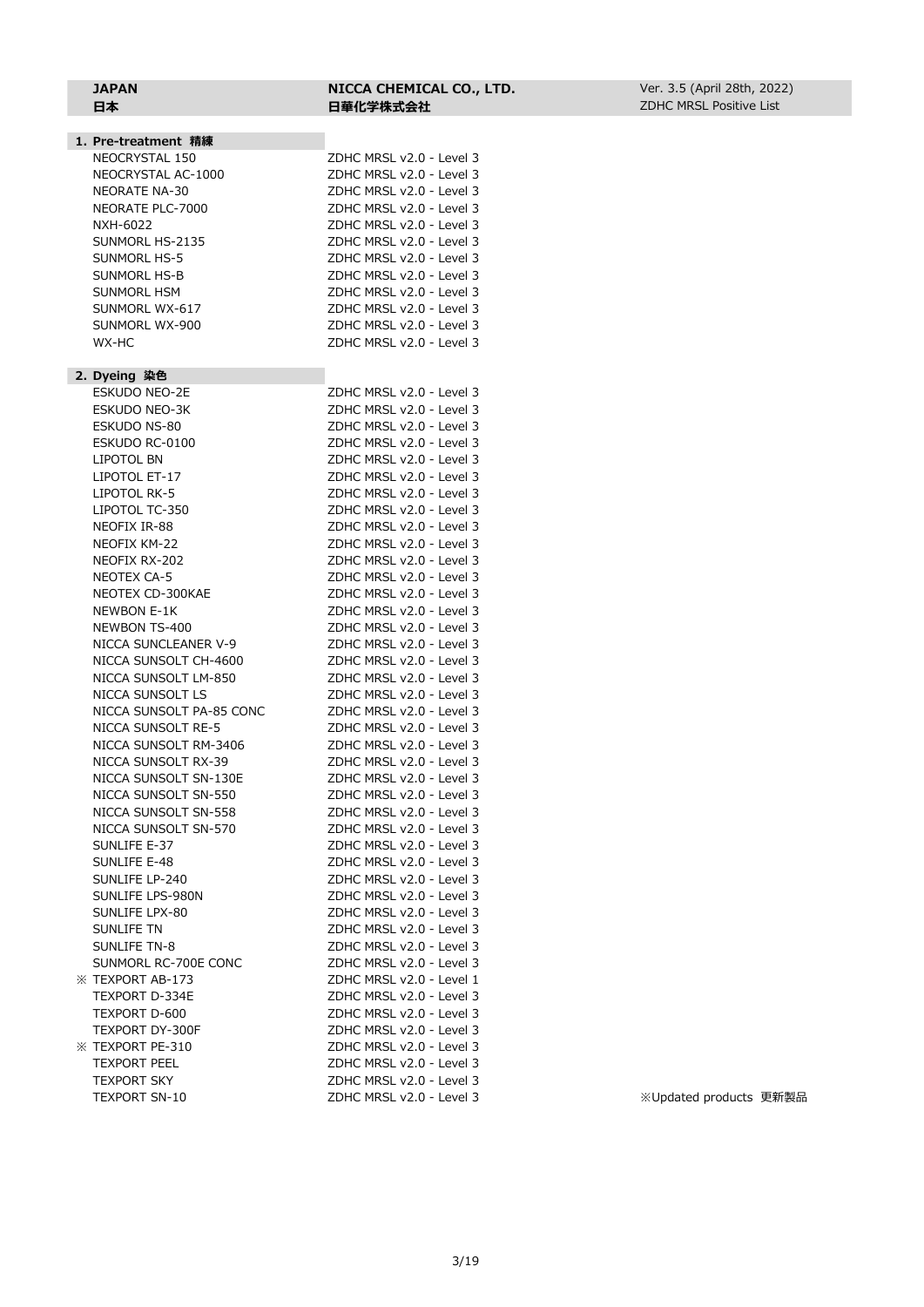| 3. Soften Finishing 柔軟オイリング       |                                                      |
|-----------------------------------|------------------------------------------------------|
| NICCA SILICONE AMC-900            | ZDHC MRSL v2.0 - Level 3                             |
| NICCA SILICONE EP-2010            | ZDHC MRSL v2.0 - Level 3                             |
| <b>SUNSOFLON K-2</b>              | ZDHC MRSL v2.0 - Level 3                             |
| <b>X WET SILICONE DM-67</b>       | ZDHC MRSL v2.0 - Level 3                             |
| 4. Water and Oil Repellent 撥水撥油   |                                                      |
| DRYPON 600E                       | ZDHC MRSL v2.0 - Level 3                             |
| DRYPON Z-7                        | ZDHC MRSL v2.0 - Level 3                             |
| NEOSEED NR-158                    | ZDHC MRSL v2.0 - Level 3                             |
| $\%$ NEOSEED NR-3100              | ZDHC MRSL v2.0 - Level 3                             |
| NEOSEED NR-7080                   | ZDHC MRSL v2.0 - Level 3                             |
| NEOSEED NR-7090                   | ZDHC MRSL v2.0 - Level 3                             |
| NEOSEED NR-7500                   | ZDHC MRSL v2.0 - Level 3                             |
| NEOSEED NR-7600                   | ZDHC MRSL v2.0 - Level 3                             |
| NEOSEED NR-8800                   | ZDHC MRSL v2.0 - Level 3                             |
| NEOSEED RS-7081                   | ZDHC MRSL v2.0 - Level 3                             |
| NEOSEED RS-7201                   | ZDHC MRSL v2.0 - Level 3                             |
| NEOSEED SP-002                    | ZDHC MRSL v2.0 - Level 3                             |
| NK GUARD S-0546                   | ZDHC MRSL v2.0 - Level 3                             |
| NK GUARD S-07                     | ZDHC MRSL v2.0 - Level 3                             |
| NK GUARD S-09                     | ZDHC MRSL v2.0 - Level 3                             |
| NK GUARD S-33                     | ZDHC MRSL v2.0 - Level 3                             |
| NK GUARD S-525                    | ZDHC MRSL v2.0 - Level 3                             |
| NK GUARD S-750                    | ZDHC MRSL v2.0 - Level 3                             |
| NK GUARD S-755                    | ZDHC MRSL v2.0 - Level 3                             |
| 5.Functional Finishing 機能加工       |                                                      |
| <b>DEATRON N-20</b>               | ZDHC MRSL v2.0 - Level 3                             |
| E-3197                            | ZDHC MRSL v2.0 - Level 3                             |
| EVAFANOL HA-207                   | ZDHC MRSL v2.0 - Level 1                             |
| FOAMLEX 797                       | ZDHC MRSL v2.0 - Level 3                             |
| KIRAKURU DA-12                    | ZDHC MRSL v2.0 - Level 3                             |
| <b>※ NICCANON RB</b>              | ZDHC MRSL v2.0 - Level 1                             |
| <b>XX NICCANON RB-40</b>          | ZDHC MRSL v2.0 - Level 3                             |
| NICEPOLE F-2000<br>NICEPOLE FE-18 | ZDHC MRSL v2.0 - Level 1<br>ZDHC MRSL v2.0 - Level 3 |
| NICEPOLE FE-26                    | ZDHC MRSL v2.0 - Level 3                             |
| <b>※ NICEPOLE FL</b>              | ZDHC MRSL v2.0 - Level 1                             |
| NICEPOLE NF-123                   | ZDHC MRSL v2.0 - Level 3                             |
| NICEPOLE PR-56                    | ZDHC MRSL v2.0 - Level 3                             |
| NICEPOLE PR-9000                  | ZDHC MRSL v2.0 - Level 3                             |
| NICEPOLE PR-99                    | ZDHC MRSL v2.0 - Level 3                             |
| NIKOSOLT 209                      | ZDHC MRSL v2.0 - Level 1                             |
| NIKOSOLT S-12                     | ZDHC MRSL v2.0 - Level 3                             |
| NK ASSIST FU                      | ZDHC MRSL v2.0 - Level 3                             |
| NK ASSIST G-45                    | ZDHC MRSL v2.0 - Level 1                             |
| <b>X NK ASSIST NY-11</b>          | ZDHC MRSL v2.0 - Level 3                             |
| NK ASSIST NY-30                   | ZDHC MRSL v2.0 - Level 3                             |
| <b>X NK CATALYST GC-40</b>        | ZDHC MRSL v2.0 - Level 3                             |

**JAPAN NICCA CHEMICAL CO., LTD.**

日本<br>**日本** 日華化学株式会社

TEXPORT BG-290 ZDHC MRSL v2.0 - Level 3 ※Updated products 更新製品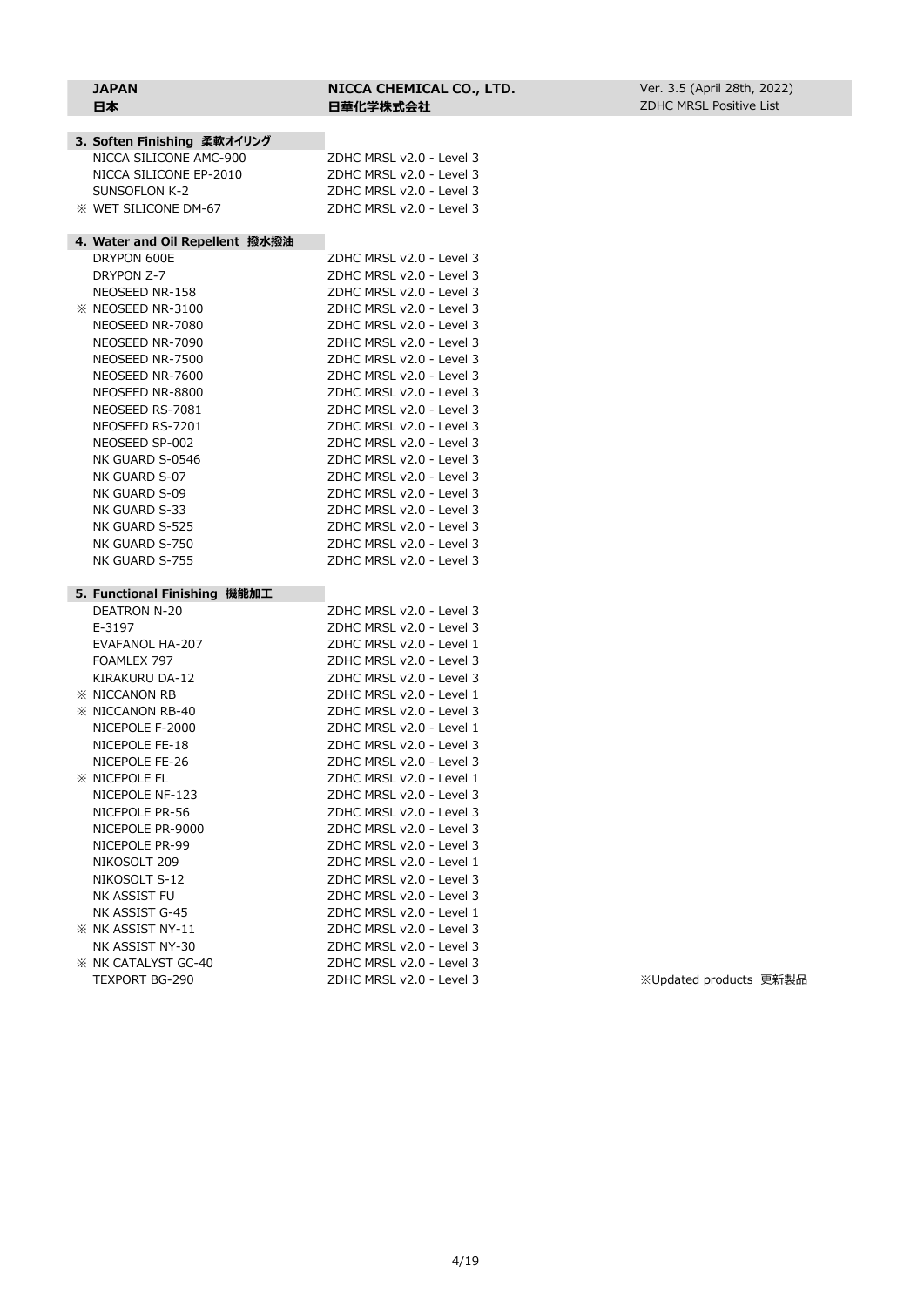# **TAIWAN TAIWAN NICCA CHEMICAL CO., LTD.**

|  | 1. Pre-treatment 精練 |  |
|--|---------------------|--|
|--|---------------------|--|

| NEOCRYSTAL 100     |
|--------------------|
| NEOCRYSTAL 150     |
| NEOCRYSTAL AC-1100 |
| NEOCRYSTAL BC-265  |
| NEOCRYSTAL CG-2000 |
| SUNMORL AS-80      |
| SUNMORI HS-26      |
| SUNMORI HS-811     |
| SUNMORI SI         |
| SUNMORL SP-915     |
| SUNMORI SR-80      |
| SUNMORI WX-08      |
| SUNMORL WX-0841    |
| SUNMORI WX-0842    |
| SUNMORL WX-186     |
| Sunmori WX-241 p   |
| SUNMORI WX-55      |
| SUNMORL WX-551     |
| SUNMORI WX-552     |
| SUNMORI WX-66      |

#### **2. Dyeing 染色**

 $D-1802$ D-735 E-2064 ESKUDO RC-010 ESKUDO RC-020  $F-1670$ LIPOTOL B-30 LIPOTOL BN LIPOTOL TC-300E NEOTEX 511 NEOTEX CD-300KAE NEOTEX PD-50A NEWBON BR-1 NEWBON DT NEWBON SA-E NEWBON SD-1E NEWSOLVE ES NICCA HIBITER AN-Y NICCA HIBITER S-1815 NICCA HIBITER S-3001 NICCA SUNSOLT 7000NC NICCA SUNSOLT LM-0870 NICCA SUNSOLT LS NICCA SUNSOLT RM-3406 SUNCLEANER V-9S SUNFLOWREN SN SUNLIFE E-1130 SUNLIFE E-1150 SUNLIFE E-37T SUNLIFE E-68 SUNLIFE E-90 SUNLIFE LP-200DCL SUNLIFE LP-200E SUNLIFE LP-567 SUNLIFE LPX-80 SUNLIFE TN-042 SUNLIFE TN-174 SUNLIFE TN-8 <br>  $Z$ DHC MRSL v2.0 - Level 3 <br>  $\ddot{x}$  Updated products 更新製品

| 台湾                 | 台湾日華化学工業股份有限公司           |
|--------------------|--------------------------|
|                    |                          |
| Pre-treatment 精練   |                          |
| NEOCRYSTAL 100     | ZDHC MRSL v2.0 - Level 3 |
| NEOCRYSTAL 150     | ZDHC MRSL v2.0 - Level 3 |
| NEOCRYSTAL AC-1100 | ZDHC MRSL v2.0 - Level 3 |
| NEOCRYSTAL BC-265  | ZDHC MRSL v2.0 - Level 3 |
| NEOCRYSTAL CG-2000 | ZDHC MRSL v2.0 - Level 3 |
| SUNMORL AS-80      | ZDHC MRSL v2.0 - Level 3 |
| SUNMORL HS-26      | ZDHC MRSL v2.0 - Level 3 |
| SUNMORL HS-811     | ZDHC MRSL v2.0 - Level 3 |
| SUNMORL SL         | ZDHC MRSL v2.0 - Level 3 |
| SUNMORL SP-915     | ZDHC MRSL v2.0 - Level 3 |
| SUNMORL SR-80      | ZDHC MRSL v2.0 - Level 3 |
| SUNMORL WX-08      | ZDHC MRSL v2.0 - Level 3 |
| SUNMORL WX-0841    | ZDHC MRSL v2.0 - Level 3 |
| SUNMORL WX-0842    | ZDHC MRSL v2.0 - Level 3 |
| SUNMORL WX-186     | ZDHC MRSL v2.0 - Level 3 |
| SUNMORI WX-24I P   | ZDHC MRSL v2.0 - Level 3 |
| SUNMORL WX-55      | ZDHC MRSL v2.0 - Level 3 |
| SUNMORL WX-551     | ZDHC MRSL v2.0 - Level 3 |
| SUNMORL WX-552     | ZDHC MRSL v2.0 - Level 3 |
| SUNMORL WX-66      | ZDHC MRSL v2.0 - Level 3 |
| Dyeing 染色          |                          |
| D-1802             | ZDHC MRSL v2.0 - Level 3 |
| D-735              | ZDHC MRSL v2.0 - Level 3 |
| E-2064             | ZDHC MRSL v2.0 - Level 3 |
| ESKUDO RC-010      | ZDHC MRSL v2.0 - Level 3 |
| ESKUDO RC-020      | ZDHC MRSL v2.0 - Level 3 |
| F-1670             | ZDHC MRSL v2.0 - Level 3 |

| ⊷יו ש<br>----- | v ∠.∪<br><b>LUVUI</b>       |
|----------------|-----------------------------|
|                | ZDHC MRSL v2.0 - Level 3    |
|                | ZDHC MRSL v2.0 - Level 3    |
|                | ZDHC MRSL v2.0 - Level 3    |
|                | ZDHC MRSL v2.0 - Level 3    |
|                | ZDHC MRSL v2.0 - Level 3    |
|                | ZDHC MRSL v2.0 - Level 3    |
|                | ZDHC MRSL v2.0 - Level 3    |
|                | ZDHC MRSL v2.0 - Level 3    |
|                | ZDHC MRSL v2.0 - Level 3    |
|                | ZDHC MRSL v2.0 - Level<br>3 |
|                | ZDHC MRSL v2.0 - Level 3    |
|                | ZDHC MRSL v2.0 - Level 3    |
|                | ZDHC MRSL v2.0 - Level 3    |
|                | ZDHC MRSL v2.0 - Level 3    |
|                | ZDHC MRSL v2.0 - Level 3    |
|                | ZDHC MRSL v2.0 - Level 3    |
|                | ZDHC MRSL v2.0 - Level 3    |
|                | ZDHC MRSL v2.0 - Level 3    |
|                | ZDHC MRSL v2.0 - Level 3    |
|                | ZDHC MRSL v2.0 - Level 3    |
|                | ZDHC MRSL v2.0 - Level 3    |
|                | ZDHC MRSL v2.0 - Level 3    |
|                | ZDHC MRSL v2.0 - Level 3    |
|                | ZDHC MRSL v2.0 - Level 3    |
|                | ZDHC MRSL v2.0 - Level 3    |
|                | ZDHC MRSL v2.0 - Level 3    |
|                | ZDHC MRSL v2.0 - Level 3    |
|                | ZDHC MRSL v2.0 - Level 3    |
|                | ZDHC MRSL v2.0 - Level 3    |
|                | ZDHC MRSL v2.0 - Level 3    |
|                | ZDHC MRSL v2.0 - Level 3    |
|                | ZDHC MRSL v2.0 - Level 3    |
|                | ZDHC MRSL v2.0 - Level 3    |
|                | ZDHC MRSL v2.0 - Level 3    |
|                | ZDHC MRSL v2.0 - Level<br>3 |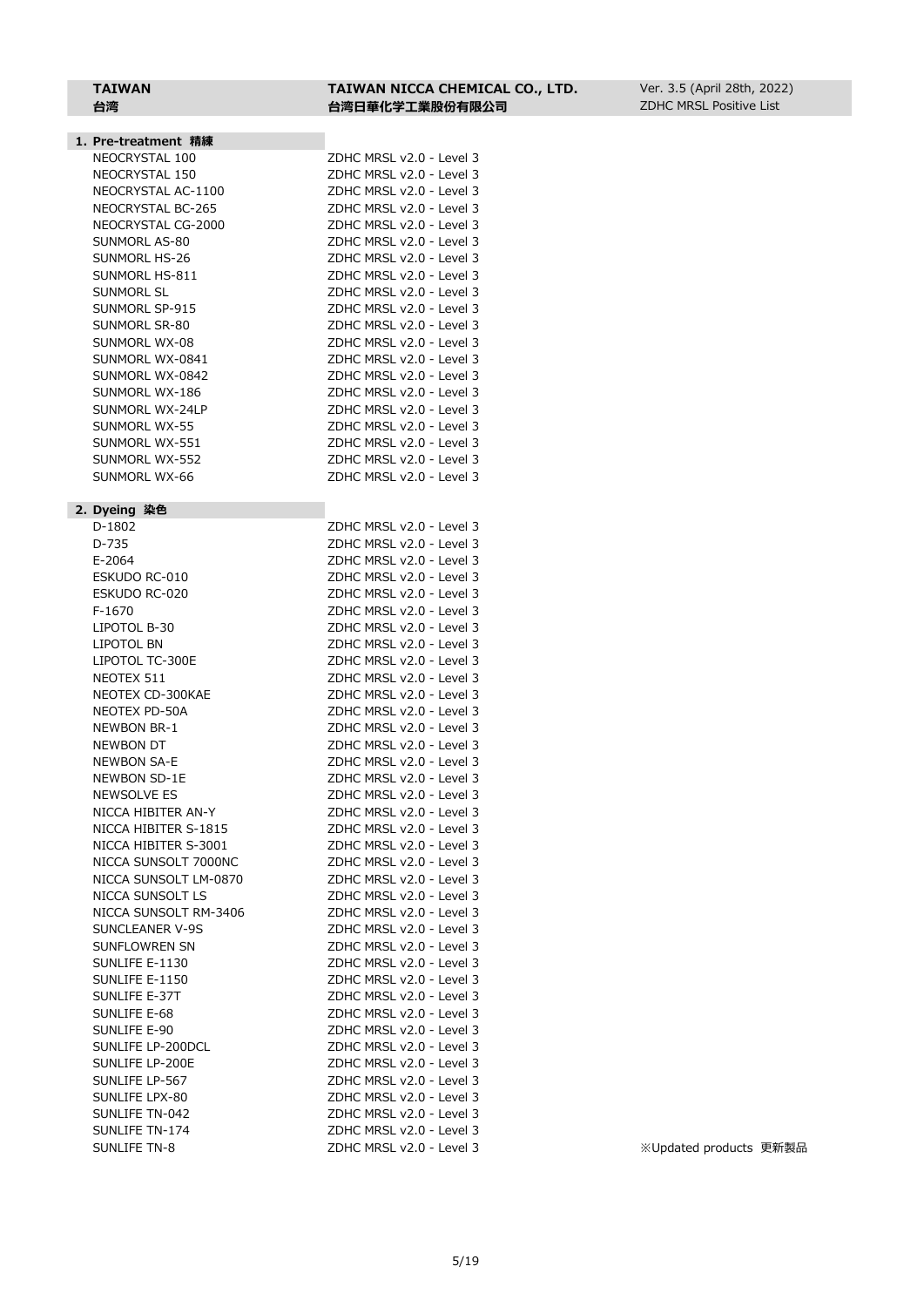# **TAIWAN TAIWAN NICCA CHEMICAL CO., LTD.**

| ۰.<br>щ |    |  |
|---------|----|--|
|         |    |  |
| - - - - | Æ. |  |

| TAIWAN | TAIWAN NICCA CHEMICAL CO., LTD. |
|--------|---------------------------------|
| 台湾     | 台湾日華化学工業股份有限公司                  |

| 2. Dyeing 染色                    |                          |
|---------------------------------|--------------------------|
| <b>SUNMORL A-1</b>              | ZDHC MRSL v2.0 - Level 3 |
| SUNMORL RC-700E                 | ZDHC MRSL v2.0 - Level 3 |
| SUNSOLT CI-12T                  | ZDHC MRSL v2.0 - Level 3 |
| SUNSOLT LM-17E                  | ZDHC MRSL v2.0 - Level 3 |
| SUNSOLT RM-680E                 | ZDHC MRSL v2.0 - Level 3 |
| SUNSOLT RM-801                  | ZDHC MRSL v2.0 - Level 3 |
| <b>TEXPORT CF-001</b>           | ZDHC MRSL v2.0 - Level 3 |
| TEXPORT D-1133E                 | ZDHC MRSL v2.0 - Level 3 |
| TEXPORT D-251                   | ZDHC MRSL v2.0 - Level 3 |
| <b>TEXPORT D-255E</b>           | ZDHC MRSL v2.0 - Level 3 |
| TEXPORT D-313                   | ZDHC MRSL v2.0 - Level 3 |
| <b>TEXPORT DA-9B</b>            | ZDHC MRSL v2.0 - Level 3 |
| TEXPORT DY-300F                 | ZDHC MRSL v2.0 - Level 3 |
| <b>TEXPORT PE-25</b>            | ZDHC MRSL v2.0 - Level 3 |
| <b>TEXPORT PEEL</b>             | ZDHC MRSL v2.0 - Level 3 |
| <b>TEXPORT SN-10</b>            | ZDHC MRSL v2.0 - Level 3 |
|                                 |                          |
| 3. Soften Finishing 柔軟オイリング     |                          |
| LIPO-OIL NT-16                  | ZDHC MRSL v2.0 - Level 3 |
| SILICONE AMZ-3                  | ZDHC MRSL v2.0 - Level 3 |
| SILICONE ATS-10                 | ZDHC MRSL v2.0 - Level 3 |
| SUNSOFLON B-28 NEW              | ZDHC MRSL v2.0 - Level 3 |
|                                 |                          |
| 4. Water and Oil Repellent 撥水撥油 |                          |
| <b>EX NEOSEED NR-7050</b>       | ZDHC MRSL v2.0 - Level 3 |
| NEOSEED NR-7080                 | ZDHC MRSL v2.0 - Level 3 |
| NEOSEED NR-7420                 | ZDHC MRSL v2.0 - Level 3 |
| NEOSEED SP-002                  | ZDHC MRSL v2.0 - Level 3 |
|                                 |                          |
| 5. Functional Finishing 機能加工    |                          |
| E-3197                          | ZDHC MRSL v2.0 - Level 3 |
| KASESOL AV-30                   | ZDHC MRSL v2.0 - Level 3 |
| KASESOL KF-128                  | ZDHC MRSL v2.0 - Level 3 |
| NEOSTECKER CT-8100              | ZDHC MRSL v2.0 - Level 3 |
| NEOSTECKER CT-8200              | ZDHC MRSL v2.0 - Level 3 |
| NEOSTECKER CT-9093              | ZDHC MRSL v2.0 - Level 3 |
| NICEPOLE FE-18                  | ZDHC MRSL v2.0 - Level 3 |
| NICEPOLE PR-06                  | ZDHC MRSL v2.0 - Level 3 |
| NICEPOLE PR-100                 | ZDHC MRSL v2.0 - Level 3 |
| NK ASSIST FU                    | ZDHC MRSL v2.0 - Level 3 |
| NK ASSIST NY-11                 | ZDHC MRSL v2.0 - Level 3 |

SHEARLON P-93<br>
TNK-58 ZDHC MRSL v2.0 - Level 1

※Updated products 更新製品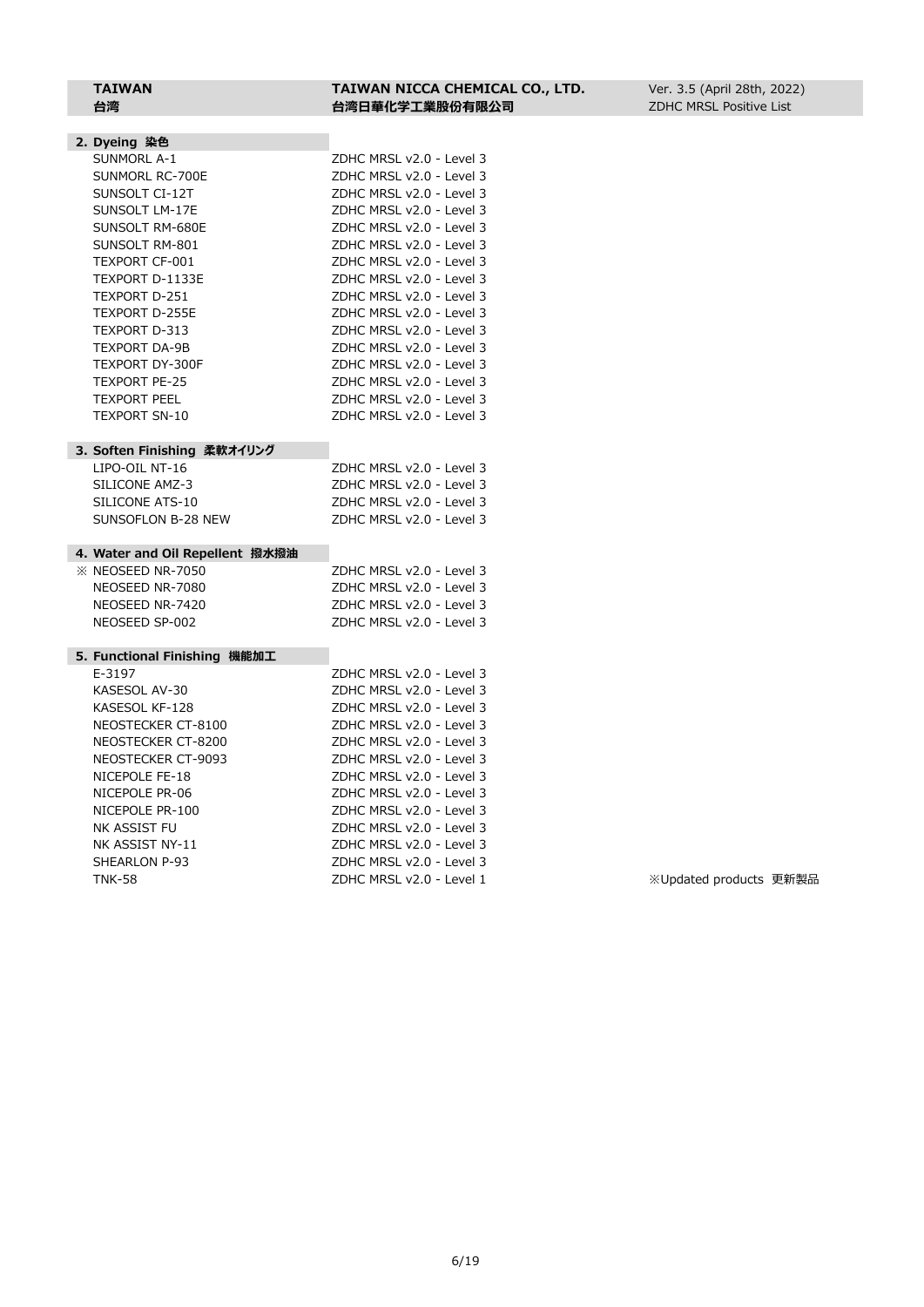| 1. Pre-treatment 精練             |                          |
|---------------------------------|--------------------------|
| <b>※ CROAKS N</b>               | ZDHC MRSL v2.0 - Level 3 |
| NEOCRYSTAL BC-1050              | ZDHC MRSL v2.0 - Level 3 |
| SUNMORL DM-60E                  | ZDHC MRSL v2.0 - Level 3 |
| SUNMORL HS-5030                 | ZDHC MRSL v2.0 - Level 3 |
| SUNMORL WX-900                  | ZDHC MRSL v2.0 - Level 3 |
| WX-HC                           | ZDHC MRSL v2.0 - Level 3 |
|                                 |                          |
| 2. Dyeing 染色                    |                          |
| ESKUDO M-200                    | ZDHC MRSL v2.0 - Level 3 |
| <b>ESKUDO NEO-2E</b>            | ZDHC MRSL v2.0 - Level 3 |
| <b>ESKUDO NS-80</b>             | ZDHC MRSL v2.0 - Level 3 |
| LIPOTOL TC-350                  | ZDHC MRSL v2.0 - Level 3 |
| NEOTEX CD-300KAE                | ZDHC MRSL v2.0 - Level 3 |
| <b>NEWBON MG</b>                | ZDHC MRSL v2.0 - Level 3 |
| NEWBON TS-400S                  | ZDHC MRSL v2.0 - Level 3 |
| NICCA SUNCLEANER V-9            | ZDHC MRSL v2.0 - Level 3 |
| NICCA SUNSOLT CH-4600           | ZDHC MRSL v2.0 - Level 3 |
| NICCA SUNSOLT LM-850            | ZDHC MRSL v2.0 - Level 3 |
| NICCA SUNSOLT RM-3406           | ZDHC MRSL v2.0 - Level 3 |
| NICCA SUNSOLT SN-558            | ZDHC MRSL v2.0 - Level 3 |
| SUNLIFE E-37T                   | ZDHC MRSL v2.0 - Level 3 |
| SUNLIFE E-90                    | ZDHC MRSL v2.0 - Level 3 |
| <b>SUNLIFE KWLZ</b>             | ZDHC MRSL v2.0 - Level 3 |
|                                 |                          |
| SUNLIFE LPX-80                  | ZDHC MRSL v2.0 - Level 3 |
| <b>XX SUNMORL A-1</b>           | ZDHC MRSL v2.0 - Level 3 |
| SUNMORL RC-700E CONC            | ZDHC MRSL v2.0 - Level 3 |
| SUNSOLT RD-7                    | ZDHC MRSL v2.0 - Level 3 |
| TEXPORT D-5100                  | ZDHC MRSL v2.0 - Level 3 |
| TEXPORT D-600                   | ZDHC MRSL v2.0 - Level 3 |
| <b>TEXPORT PEEL</b>             | ZDHC MRSL v2.0 - Level 3 |
| <b>TEXPORT SN-10</b>            | ZDHC MRSL v2.0 - Level 3 |
| 3. Soften Finishing 柔軟オイリング     |                          |
| SUNSOFLON K-2                   | ZDHC MRSL v2.0 - Level 3 |
|                                 |                          |
| 4. Water and Oil Repellent 撥水撥油 |                          |
| KF GUARD GR-552                 | ZDHC MRSL v2.0 - Level 3 |
| KF GUARD GR-561                 | ZDHC MRSL v2.0 - Level 3 |
| <b>KF GUARD GR-571</b>          | ZDHC MRSL v2.0 - Level 3 |
| KF GUARD GR-591                 | ZDHC MRSL v2.0 - Level 3 |
| KF GUARD GR-610                 | ZDHC MRSL v2.0 - Level 3 |
| NEOSEED NR-158                  | ZDHC MRSL v2.0 - Level 3 |
| <b>EX NEOSEED NR-3100</b>       | ZDHC MRSL v2.0 - Level 3 |
| NEOSEED NR-7080                 | ZDHC MRSL v2.0 - Level 3 |
| NEOSEED NR-7090                 | ZDHC MRSL v2.0 - Level 3 |
| NEOSEED NR-7100                 | ZDHC MRSL v2.0 - Level 3 |
| NEOSEED NR-8800                 | ZDHC MRSL v2.0 - Level 3 |
| NEOSEED RS-7081                 | ZDHC MRSL v2.0 - Level 3 |
| NEOSEED RS-7201                 | ZDHC MRSL v2.0 - Level 3 |
| NEOSEED SP-002                  | ZDHC MRSL v2.0 - Level 3 |

NK GUARD S-0546 ZDHC MRSL v2.0 - Level 3 ※Updated products 更新製品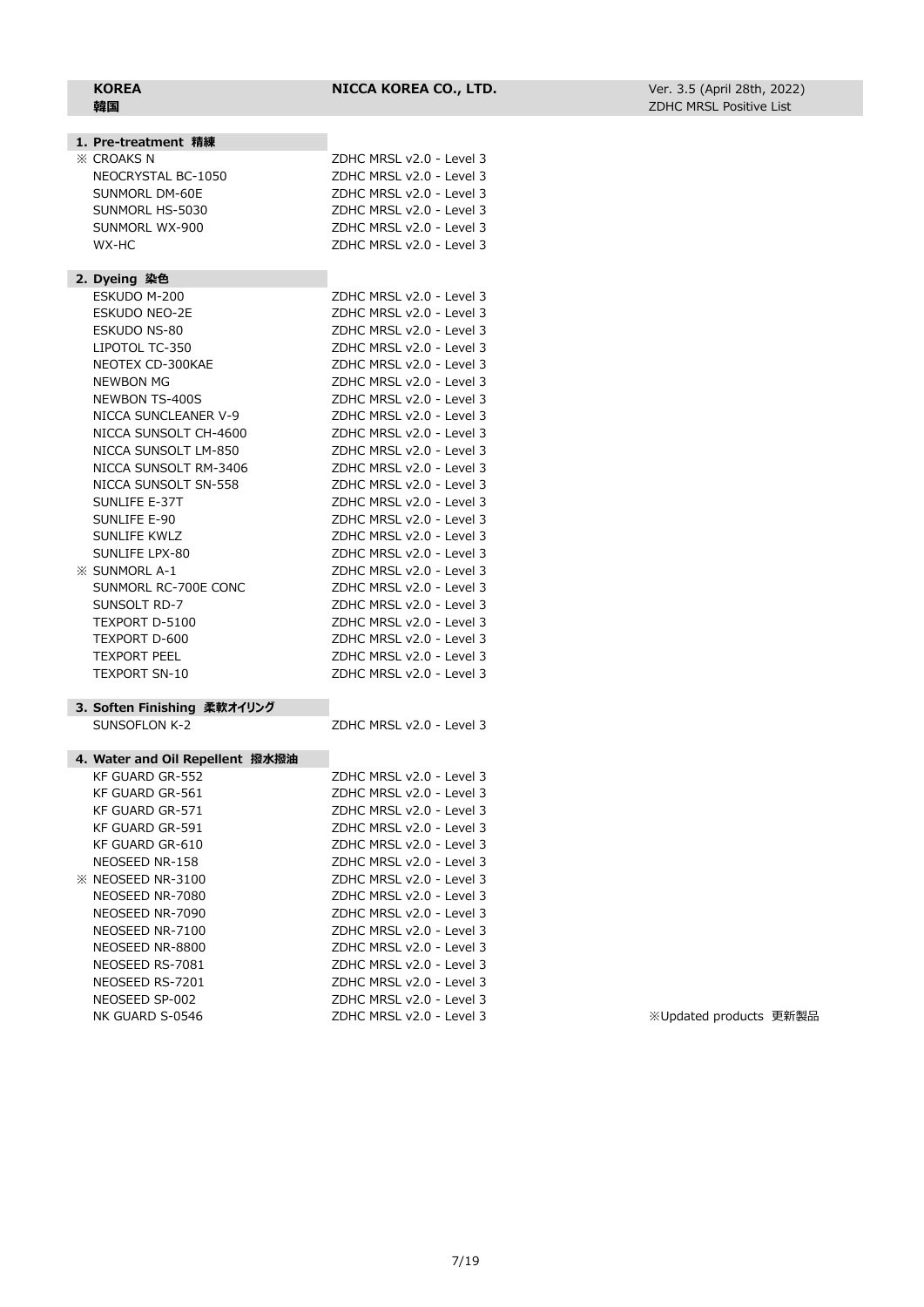Level 3 Level 3 Level 3 Level 3 Level 3 Level 1 Level 3 Level 3 Level 3 Level 3 Level 3 Level 3

# **韓国**

#### **5. Functional Finishing 機能加工**

| <b>3. I GIRCLIOIRE I BILOIRE ANNOUN-L</b> |                  |
|-------------------------------------------|------------------|
| <b>DEATRON N-20</b>                       | ZDHC MRSL v2.0 - |
| E-3197                                    | ZDHC MRSL v2.0 - |
| FOAMLEX 797                               | ZDHC MRSL v2.0 - |
| <b><i>X</i></b> NICCA HIBITER AN-Y        | ZDHC MRSL v2.0 - |
| <b>EX NICCANON RB-40</b>                  | ZDHC MRSL v2.0 - |
| <b>XX NICEPOLE FL</b>                     | ZDHC MRSL v2.0 - |
| NICEPOLE PR-99                            | ZDHC MRSL v2.0 - |
| NIKOSOLT S-12                             | ZDHC MRSL v2.0 - |
| NK ASSIST FU                              | ZDHC MRSL v2.0 - |
| <b>X NK ASSIST NY-11</b>                  | ZDHC MRSL v2.0 - |
| NK ASSIST NY-30                           | ZDHC MRSL v2.0 - |
| <b>※ NXH-6022</b>                         | ZDHC MRSL v2.0 - |
| <b>TEXPORT BG-2</b>                       | ZDHC MRSL v2.0 - |
|                                           |                  |

Level 3 and the mate of the Magnetic Mated products 更新製品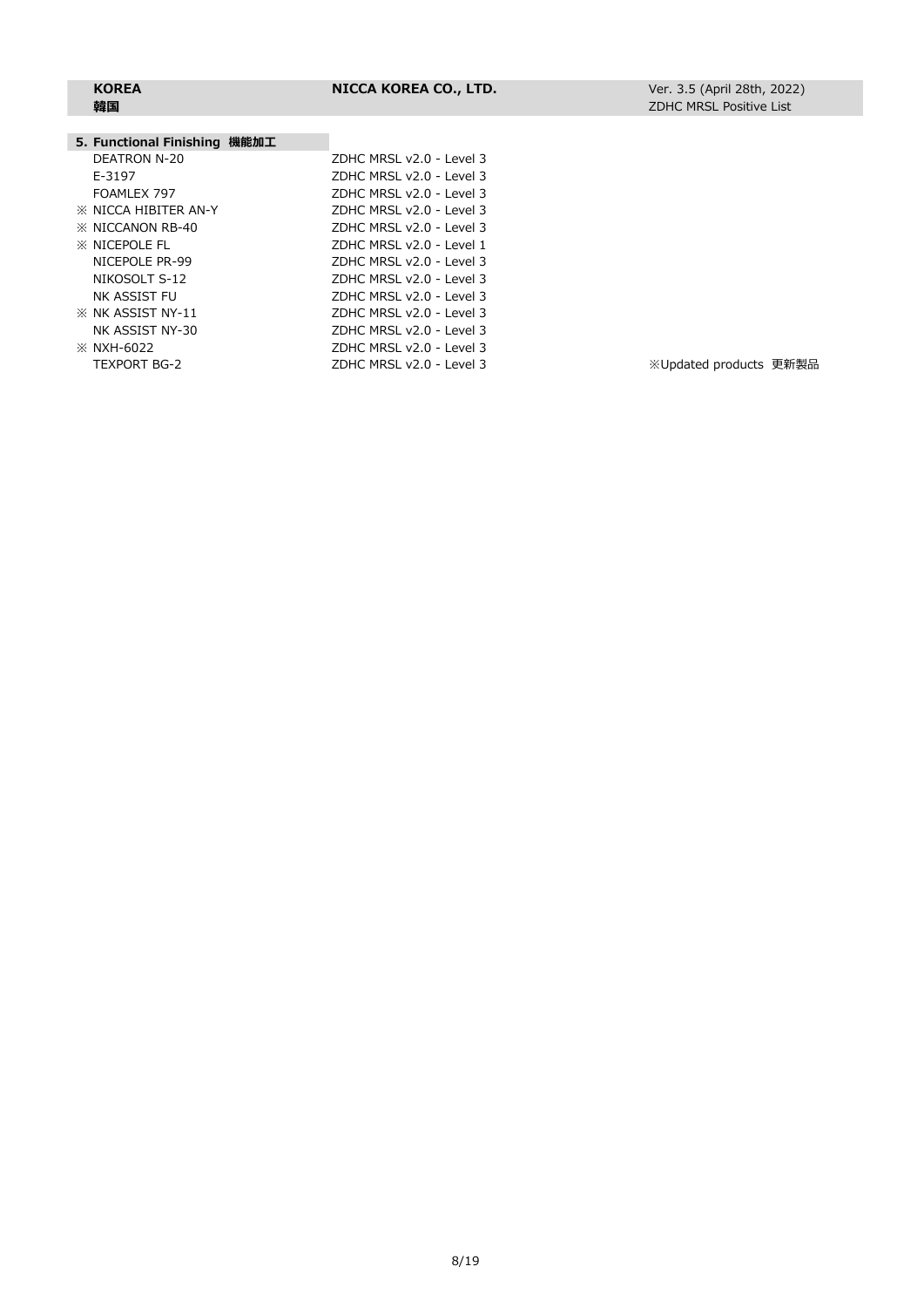| <b>THAILAND</b><br>タイ                         | STC NICCA CO., LTD.                                  | Ver. 3.5 (April 28th, 2022)<br><b>ZDHC MRSL Positive List</b> |  |
|-----------------------------------------------|------------------------------------------------------|---------------------------------------------------------------|--|
|                                               |                                                      |                                                               |  |
| 1. Pre-treatment 精練                           |                                                      |                                                               |  |
| NEOCRYSTAL 100                                | ZDHC MRSL v2.0 - Level 3                             |                                                               |  |
| <b>EX NEOCRYSTAL AC-30</b><br>SUNMORL WX-8600 | ZDHC MRSL v2.0 - Level 1<br>ZDHC MRSL v2.0 - Level 3 |                                                               |  |
|                                               | ZDHC MRSL v2.0 - Level 3                             |                                                               |  |
| SUNMORL WX-900                                |                                                      |                                                               |  |
| 2. Dyeing 染色                                  |                                                      |                                                               |  |
| ESKUDO M-200                                  | ZDHC MRSL v2.0 - Level 3                             |                                                               |  |
| ESKUDO NS-80                                  | ZDHC MRSL v2.0 - Level 3                             |                                                               |  |
| LIPOTOL RK-5                                  | ZDHC MRSL v2.0 - Level 3                             |                                                               |  |
| NC ACID AG-52                                 | ZDHC MRSL v2.0 - Level 3                             |                                                               |  |
| NEOTEX CD-300S                                | ZDHC MRSL v2.0 - Level 3                             |                                                               |  |
| NEWBON MG                                     | ZDHC MRSL v2.0 - Level 3                             |                                                               |  |
| NICCA SUNSOLT LM-850                          | ZDHC MRSL v2.0 - Level 3                             |                                                               |  |
| NICCA SUNSOLT RM-3406                         | ZDHC MRSL v2.0 - Level 3                             |                                                               |  |
| NICCA SUNSOLT SN-570                          | ZDHC MRSL v2.0 - Level 3                             |                                                               |  |
| <b>XX NICCA SUNSOLT SN-888</b>                | ZDHC MRSL v2.0 - Level 1                             |                                                               |  |
| SD-322                                        | ZDHC MRSL v2.0 - Level 3                             |                                                               |  |
| SUNLIFE E-37                                  | ZDHC MRSL v2.0 - Level 3                             |                                                               |  |
| SUNLIFE LPX-80                                | ZDHC MRSL v2.0 - Level 3                             |                                                               |  |
| <b>SUNLIFE TN</b>                             | ZDHC MRSL v2.0 - Level 3                             |                                                               |  |
| SUNMORL RC-700S                               | ZDHC MRSL v2.0 - Level 3                             |                                                               |  |
| <b>XX TEXPORT PDF-37</b>                      | ZDHC MRSL v2.0 - Level 1                             |                                                               |  |
| <b>TEXPORT PEEL</b>                           | ZDHC MRSL v2.0 - Level 3                             |                                                               |  |
| 3. Soften Finishing 柔軟オイリング                   |                                                      |                                                               |  |
| A-POLE ES-600                                 | ZDHC MRSL v2.0 - Level 3                             |                                                               |  |
| NICCA SILICONE AQ-162                         | ZDHC MRSL v2.0 - Level 3                             |                                                               |  |
| NICCA SILICONE OL-2405                        | ZDHC MRSL v2.0 - Level 3                             |                                                               |  |
| NK OIL AW-9                                   | ZDHC MRSL v2.0 - Level 1                             |                                                               |  |
| <b>EXAMPLE SILICONE AM-505S</b>               | ZDHC MRSL v2.0 - Level 1                             |                                                               |  |
| <b>XX SILICONE AST-25</b>                     | ZDHC MRSL v2.0 - Level 1                             |                                                               |  |
| <b>※ SILICONE N-150STL</b>                    | ZDHC MRSL v2.0 - Level 1                             |                                                               |  |
| 4. Water and Oil Repellent 撥水撥油               |                                                      |                                                               |  |
| NEOSEED NR-158                                | ZDHC MRSL v2.0 - Level 3                             |                                                               |  |
| NEOSEED NR-7080                               | ZDHC MRSL v2.0 - Level 3                             |                                                               |  |
| NEOSEED NR-7210                               | ZDHC MRSL v2.0 - Level 3                             |                                                               |  |
| NEOSEED NR-7400                               | ZDHC MRSL v2.0 - Level 3                             |                                                               |  |
| NEOSEED NR-8000                               | ZDHC MRSL v2.0 - Level 3                             |                                                               |  |
| NEOSEED NR-8800                               | ZDHC MRSL v2.0 - Level 3                             |                                                               |  |
| NK GUARD S-09                                 | ZDHC MRSL v2.0 - Level 3                             |                                                               |  |
| 3. Functional Finishing 機能加工                  |                                                      |                                                               |  |
| <b>DEATRON N-20</b>                           | ZDHC MRSL v2.0 - Level 3                             |                                                               |  |
| KIRAKURU DA-12                                | ZDHC MRSL v2.0 - Level 3                             |                                                               |  |
| <b>※ NICCANON RB</b>                          | ZDHC MRSL v2.0 - Level 1                             |                                                               |  |
| <b>※ NICEPOLE FE-26N</b>                      | ZDHC MRSL v2.0 - Level 1                             |                                                               |  |
| <b>※ NICEPOLE FL</b>                          | ZDHC MRSL v2.0 - Level 1                             |                                                               |  |
| NICEPOLE PR-99S                               | ZDHC MRSL v2.0 - Level 3                             |                                                               |  |
| NIKOSOLT 209                                  | ZDHC MRSL v2.0 - Level 1                             |                                                               |  |
| NIKOSOLT S-12                                 | ZDHC MRSL v2.0 - Level 3                             |                                                               |  |
| NK ASSIST FU                                  | ZDHC MRSL v2.0 - Level 3                             |                                                               |  |
| <b>※ NK ASSIST NY-11</b>                      | ZDHC MRSL v2.0 - Level 3                             |                                                               |  |
| TEXPORT BG-2                                  | ZDHC MRSL v2.0 - Level 3                             | ※Updated products 更新製品                                        |  |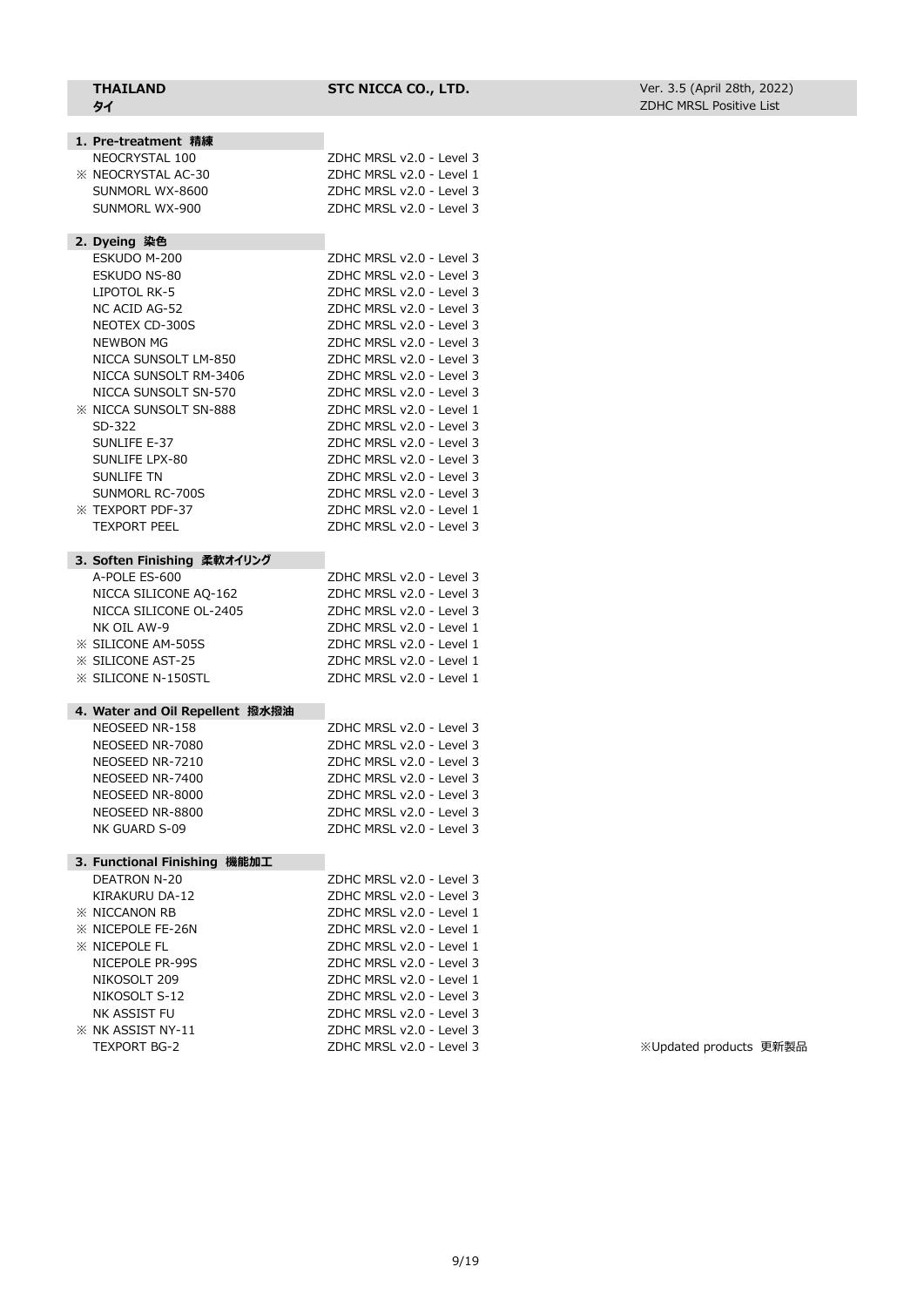Ver. 3.5 (April 28th, 2022) ZDHC MRSL Positive List

| 1. Pre-treatment 精練              |                                                      |
|----------------------------------|------------------------------------------------------|
| <b>XX CROAKS N</b>               | ZDHC MRSL v2.0 - Level 3                             |
| <b>LIPOTOL LSTP</b>              | ZDHC MRSL v2.0 - Level 3                             |
| NEOCRYSTAL 150                   | ZDHC MRSL v2.0 - Level 3                             |
| <b>NEORATE NA-30</b>             | ZDHC MRSL v2.0 - Level 3                             |
| NEORATE PH-150                   | ZDHC MRSL v2.0 - Level 1                             |
| <b>XX NEORATE PL-1515</b>        | ZDHC MRSL v2.0 - Level 1                             |
| SUNMORL BH-2011                  | ZDHC MRSL v2.0 - Level 3                             |
| SUNMORL SF-59                    | ZDHC MRSL v2.0 - Level 3                             |
| <b>※ SUNMORL UM-209</b>          | ZDHC MRSL v2.0 - Level 1                             |
| SUNMORL WX-12K                   | ZDHC MRSL v2.0 - Level 3                             |
| SUNMORL WX-305                   | ZDHC MRSL v2.0 - Level 3                             |
| PITCHRUN L-2                     | ZDHC MRSL v2.0 - Level 1                             |
|                                  |                                                      |
| 2. Dyeing 染色                     |                                                      |
| <b>DISPATEX G</b>                | ZDHC MRSL v2.0 - Level 3                             |
| DYEING ACID GNA                  | ZDHC MRSL v2.0 - Level 1                             |
| ESKUDO C-30                      | ZDHC MRSL v2.0 - Level 3                             |
| ESKUDO RC-1567                   | ZDHC MRSL v2.0 - Level 3                             |
| LIPOTOL SK-150                   | ZDHC MRSL v2.0 - Level 1                             |
| LIPOTOL TC-350                   | ZDHC MRSL v2.0 - Level 3                             |
| NC ACID PH-45N                   | ZDHC MRSL v2.0 - Level 3                             |
| NC ACID W-184                    | ZDHC MRSL v2.0 - Level 3                             |
| <b>※ NEOCRYSTAL BC-4500</b>      | ZDHC MRSL v2.0 - Level 3                             |
| <b>※ NEOCRYSTAL BD-2000</b>      | ZDHC MRSL v2.0 - Level 3                             |
|                                  | ZDHC MRSL v2.0 - Level 1                             |
| NEOCRYSTAL BC-75                 |                                                      |
| NEOCRYSTAL BD-1500               | ZDHC MRSL v2.0 - Level 1                             |
| NEOCRYSTAL BD-2000               | ZDHC MRSL v2.0 - Level 1                             |
| <b>NEOCRYSTAL BD-25</b>          | ZDHC MRSL v2.0 - Level 1                             |
| <b>XX NEOCRYSTAL BGS CONC</b>    | ZDHC MRSL v2.0 - Level 1                             |
| NEOFIX IR-88                     | ZDHC MRSL v2.0 - Level 3                             |
| NEOFIX KM-22                     | ZDHC MRSL v2.0 - Level 3                             |
| $\%$ NEOFIX R-740                | ZDHC MRSL v2.0 - Level 1                             |
| NEOFIX RD-1000N                  | ZDHC MRSL v2.0 - Level 3                             |
| NEOFIX RF-2000N                  | ZDHC MRSL v2.0 - Level 1                             |
| NEOFIX RP-5600                   | ZDHC MRSL v2.0 - Level 1                             |
| NEOFIX RP-7000                   | ZDHC MRSL v2.0 - Level 1                             |
| <b>NEWBON TS-330</b>             | ZDHC MRSL v2.0 - Level 3                             |
| NEWBON TS-400T                   | ZDHC MRSL v2.0 - Level 1                             |
| NICCA SUNSOLT LM-7               | ZDHC MRSL v2.0 - Level 3                             |
| NICCA SUNSOLT LM-8               | ZDHC MRSL v2.0 - Level 3                             |
| <b>※ NICCA SUNSOLT SN-901</b>    | ZDHC MRSL v2.0 - Level 1                             |
| NTW RM-340E NEW                  | ZDHC MRSL v2.0 - Level 3                             |
| SUNLIFE LPX-80                   | ZDHC MRSL v2.0 - Level 3                             |
| <b>SUNLIFE TNG</b>               | ZDHC MRSL v2.0 - Level 1                             |
| <b>SUNMORL A-1</b>               | ZDHC MRSL v2.0 - Level 3                             |
| SUNMORL MC-2000                  | ZDHC MRSL v2.0 - Level 1                             |
|                                  |                                                      |
| SUNMORL MC-3000<br>SUNSOLT CI-12 | ZDHC MRSL v2.0 - Level 3<br>ZDHC MRSL v2.0 - Level 3 |
|                                  |                                                      |
| SUNSOLT RM-340CK                 | ZDHC MRSL v2.0 - Level 1                             |
| SUNSOLT RM-340E NEW              | ZDHC MRSL v2.0 - Level 1                             |
| <b>SUNSOLT YK-DB</b>             | ZDHC MRSL v2.0 - Level 3                             |
| <b>※ TEXPORT AC-20</b>           | ZDHC MRSL v2.0 - Level 3                             |
| TEXPORT C-110                    | ZDHC MRSL v2.0 - Level 1                             |
| TEXPORT D-600N                   | ZDHC MRSL v2.0 - Level 3                             |
| TEXPORT DA-9 CONC                | ZDHC MRSL v2.0 - Level 1                             |
| <b>TEXPORT PEEL</b>              | ZDHC MRSL v2.0 - Level 3                             |
| <b>TEXPORT SA-21</b>             | ZDHC MRSL v2.0 - Level 1                             |

TEXPORT SN-10 <br>
ZDHC MRSL v2.0 - Level 3 ※Updated products 更新製品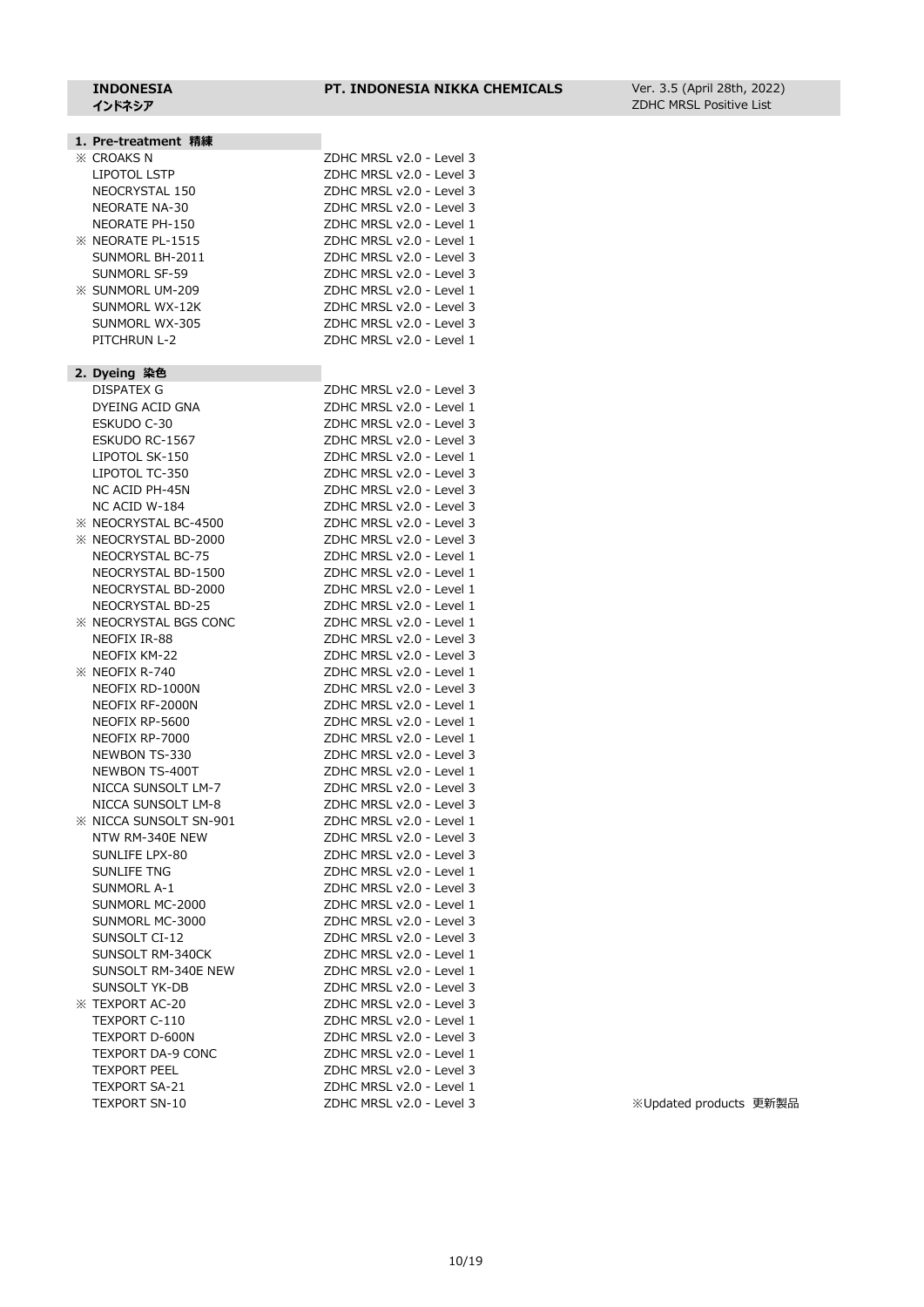#### **3. Soften Finishing 柔軟オイリング**

| NICCA SILICONE AMC-900          | ZDHC MRSL v2.0 - Level 3       |
|---------------------------------|--------------------------------|
| NICCA SILICONE AO-1618          | ZDHC MRSL v2.0 - Level 1       |
| NICCA SILICONE AQ-228           | ZDHC MRSL v2.0 - Level 3       |
| NICCA SILICONE OL-2405          | $7$ DHC MRSL $v$ 2.0 - Level 3 |
| POLYSOFTER AQ-09                | ZDHC MRSL v2.0 - Level 1       |
| POLYSOFTER AQ-20                | ZDHC MRSL v2.0 - Level 1       |
| <b>X SILICONE N-150 EPN</b>     | ZDHC MRSL v2.0 - Level 1       |
| SUNFLAKE K-100                  | ZDHC MRSL v2.0 - Level 3       |
| SUNSILKY SW-09EZ                | ZDHC MRSL v2.0 - Level 1       |
| SUNSOFLON K-2                   | ZDHC MRSL v2.0 - Level 3       |
|                                 |                                |
| 4. Water and Oil Repellent 撥水撥油 |                                |
| DRYPON 600E                     | ZDHC MRSL v2.0 - Level 3       |
| NEOSEED NR-158                  | ZDHC MRSL v2.0 - Level 3       |
| NEOSEED NR-7080                 | ZDHC MRSL v2.0 - Level 3       |
| NEOSEED NR-8800                 | ZDHC MRSL v2.0 - Level 3       |
| NK GUARD S-33                   | ZDHC MRSL v2.0 - Level 3       |

#### **5. Functional Finishing 機能加工**

| FOAMLEX 797               | ZDHC MRSL v2.0 - Level 3 |
|---------------------------|--------------------------|
| KIRAKURU DA-12            | ZDHC MRSL v2.0 - Level 3 |
| NICCA HIBITER S-121       | ZDHC MRSL v2.0 - Level 3 |
| NICCANON NS-30N           | ZDHC MRSL v2.0 - Level 1 |
| <b>EX NICCANON RB</b>     | ZDHC MRSL v2.0 - Level 1 |
| <b>XX NICEPOLE FE-26N</b> | ZDHC MRSL v2.0 - Level 1 |
| NICEPOLE PR-99            | ZDHC MRSL v2.0 - Level 3 |
| NIKOSOLT 209              | ZDHC MRSL v2.0 - Level 1 |
| NK ASSIST FU              | ZDHC MRSL v2.0 - Level 3 |
| NXH-6022                  | ZDHC MRSL v2.0 - Level 3 |
| SCHWATT UV-120            | ZDHC MRSL v2.0 - Level 1 |
| TEXPORT BG-290            | ZDHC MRSL v2.0 - Level 3 |
|                           |                          |

※Updated products 更新製品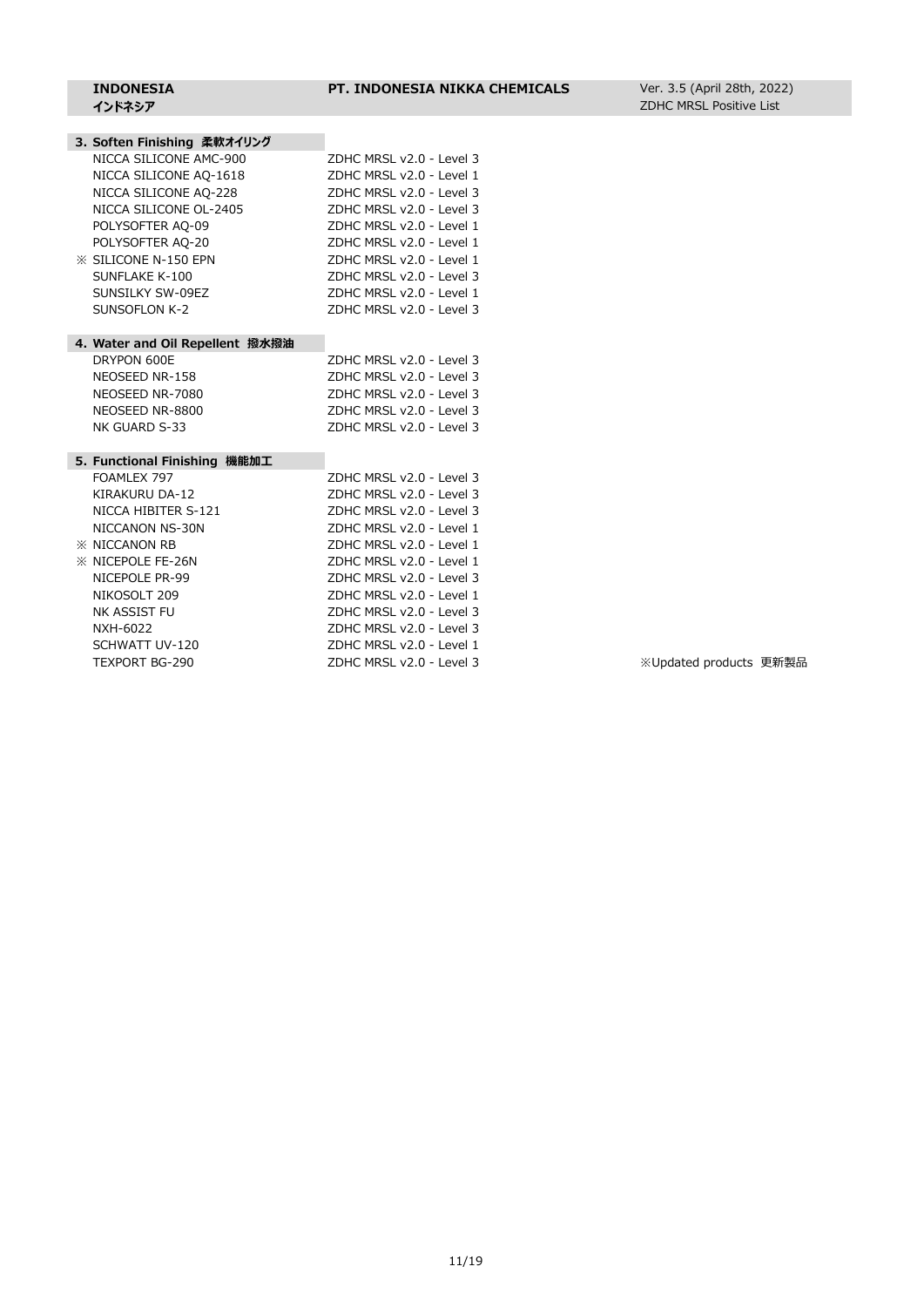| U.S.A.<br>アメリカ合衆国               | NICCA U.S.A., INC.                | Ver. 3.5 (April 28th, 2022)<br><b>ZDHC MRSL Positive List</b> |  |
|---------------------------------|-----------------------------------|---------------------------------------------------------------|--|
|                                 |                                   |                                                               |  |
| 1. Pre-treatment 精練             |                                   |                                                               |  |
| SUNMORL BK-710                  | ZDHC MRSL v2.0 - Level 3          |                                                               |  |
| SUNMORL WX-5509                 | $7$ DHC MRSL $v$ $2.0 - 1$ evel 3 |                                                               |  |
| 2. Dyeing 染色                    |                                   |                                                               |  |
| NICCA SUNSOLT RF-560            | ZDHC MRSL v2.0 - Level 3          |                                                               |  |
| NICCATEX OD-1                   | ZDHC MRSL v2.0 - Level 3          |                                                               |  |
| SUNLIFE NS-650                  | ZDHC MRSL v2.0 - Level 3          |                                                               |  |
| SUNMORL MC-2000U                | ZDHC MRSL v2.0 - Level 3          |                                                               |  |
| <b>TEXPORT PEEL</b>             | ZDHC MRSL v2.0 - Level 3          |                                                               |  |
| 4. Water and Oil Repellent 撥水撥油 |                                   |                                                               |  |
| NEOSEED NR-158                  | ZDHC MRSL v2.0 - Level 3          |                                                               |  |
| NEOSEED NR-7080                 | $7$ DHC MRSL $v$ $2.0 - 1$ evel 3 |                                                               |  |
| NEOSEED NR-8800                 | ZDHC MRSL v2.0 - Level 3          |                                                               |  |
| 5. Functional Finishing 機能加工    |                                   |                                                               |  |
| NIKOSOLT S-12                   | $7$ DHC MRSL $v$ $2.0 - 1$ evel 3 |                                                               |  |
| NK ASSIST FU                    | ZDHC MRSL v2.0 - Level 3          | ※Updated products 更新製品                                        |  |
|                                 |                                   |                                                               |  |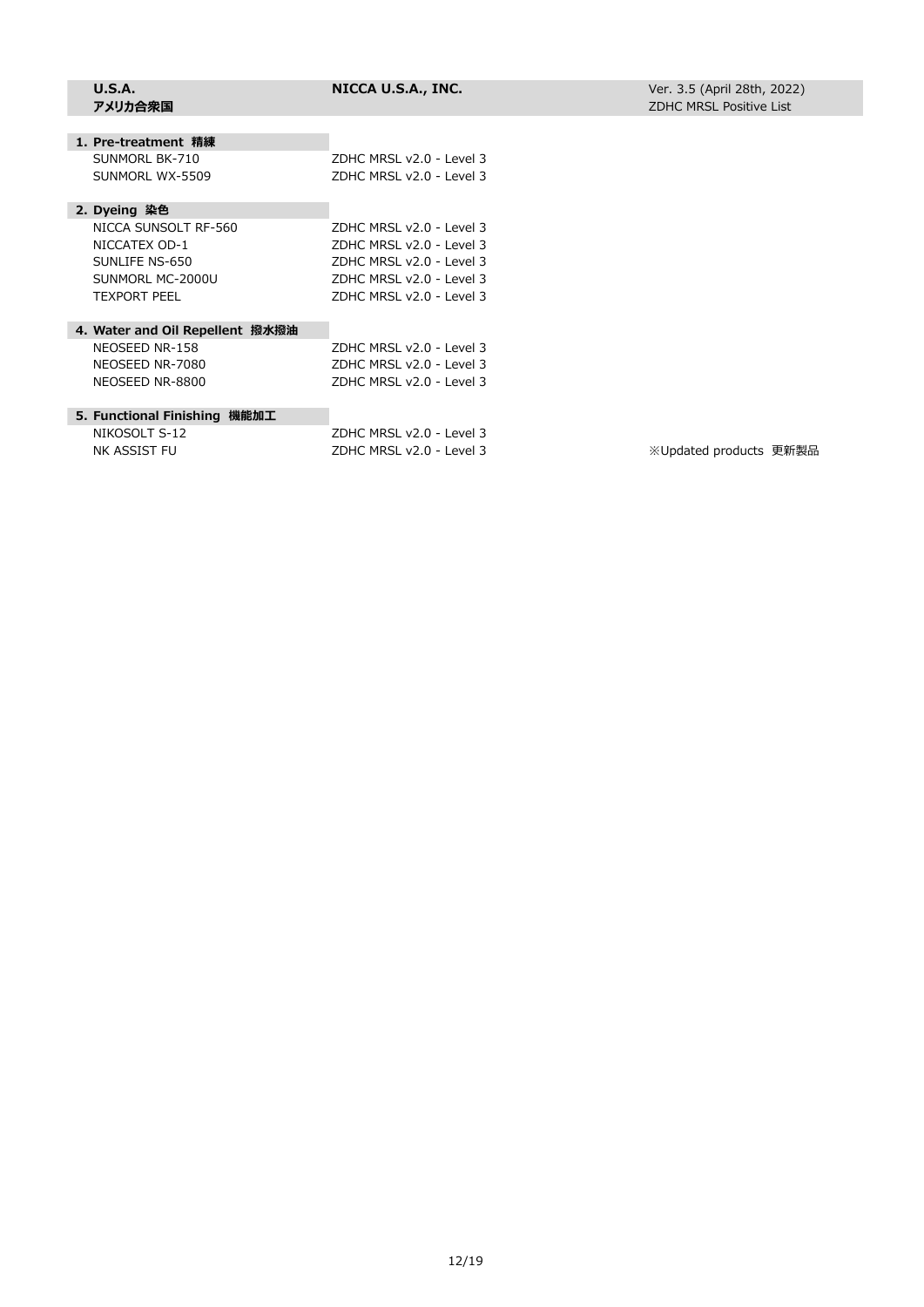| 1. Pre-treatment 精練             |                          |
|---------------------------------|--------------------------|
| NEOCRYSTAL BC-1050              | ZDHC MRSL v2.0 - Level 3 |
| NEOCRYSTAL PT 200               | ZDHC MRSL v2.0 - Level 1 |
| <b>※ NEORATE PH-33EZ</b>        | ZDHC MRSL v2.0 - Level 1 |
| SUNMORL BH-1000                 | ZDHC MRSL v2.0 - Level 1 |
| SUNMORL BK-90G                  | ZDHC MRSL v2.0 - Level 1 |
| SUNMORL GS-19                   | ZDHC MRSL v2.0 - Level 1 |
|                                 |                          |
| SUNMORL HS-5030                 | ZDHC MRSL v2.0 - Level 3 |
| SUNMORL SR-118                  | ZDHC MRSL v2.0 - Level 1 |
| SUNMORL SR-80                   | ZDHC MRSL v2.0 - Level 3 |
| SUNMORL WX-240                  | ZDHC MRSL v2.0 - Level 3 |
| 2. Dyeing 染色                    |                          |
| D-735                           | ZDHC MRSL v2.0 - Level 3 |
| E-2064                          | ZDHC MRSL v2.0 - Level 3 |
| ESKUDO 2500Z                    | ZDHC MRSL v2.0 - Level 3 |
| <b>※ ESKUDO N-18</b>            | ZDHC MRSL v2.0 - Level 3 |
| LIPOTOL DGZ                     | ZDHC MRSL v2.0 - Level 3 |
| NEOFIX AF-303                   | ZDHC MRSL v2.0 - Level 1 |
| NEOFIX RX-202                   | ZDHC MRSL v2.0 - Level 3 |
| NEOTEX 511                      | ZDHC MRSL v2.0 - Level 3 |
| NEWBON SZ-37                    | ZDHC MRSL v2.0 - Level 3 |
| NICCA SUNSOLT 7000              | ZDHC MRSL v2.0 - Level 1 |
| NICCA SUNSOLT CH-6300           | ZDHC MRSL v2.0 - Level 3 |
| NICCA SUNSOLT LM-850            | ZDHC MRSL v2.0 - Level 3 |
| <b>XX NICCA SUNSOLT RM-EXEZ</b> | ZDHC MRSL v2.0 - Level 1 |
| <b>XX NICCA SUNSOLT SN-901</b>  | ZDHC MRSL v2.0 - Level 1 |
| SUNFLOWREN SN                   | ZDHC MRSL v2.0 - Level 3 |
| SUNLIFE E-370                   | ZDHC MRSL v2.0 - Level 3 |
| <b>SUNLIFE KWLZ</b>             | ZDHC MRSL v2.0 - Level 3 |
| <b>※ TEXPORT AB-173</b>         | ZDHC MRSL v2.0 - Level 1 |
| <b>EXPORT PE-310</b>            | ZDHC MRSL v2.0 - Level 3 |
| <b>TEXPORT PEEL</b>             | ZDHC MRSL v2.0 - Level 3 |
| 3. Soften Finishing 柔軟オイリング     |                          |
| <b>FAMITON 22</b>               | ZDHC MRSL v2.0 - Level 1 |
| NICCA SILICONE AQ-1538          | ZDHC MRSL v2.0 - Level 1 |
| NICCA SILICONE H-89             | ZDHC MRSL v2.0 - Level 1 |
| NICCA SILICONE OL-2415          | ZDHC MRSL v2.0 - Level 1 |
| <b>※ NICCA SILICONE OL-286</b>  | ZDHC MRSL v2.0 - Level 1 |
| NK OIL AW-9                     | ZDHC MRSL v2.0 - Level 1 |
| SUNSOFLON BX                    | ZDHC MRSL v2.0 - Level 1 |
| SUNSOFLON K-2                   | ZDHC MRSL v2.0 - Level 3 |
| <b>※ WET SILICONE DM-67</b>     | ZDHC MRSL v2.0 - Level 3 |
|                                 |                          |
| 4. Water and Oil Repellent 撥水撥油 |                          |
| NEOSEED NR-158                  | ZDHC MRSL v2.0 - Level 3 |
| NEOSEED NR-7080                 | ZDHC MRSL v2.0 - Level 3 |
| <b>※ NEOSEED NR-7565</b>        | ZDHC MRSL v2.0 - Level 3 |
| NEOSEED NR-8000                 | ZDHC MRSL v2.0 - Level 3 |
| NK GUARD S-568                  | ZDHC MRSL v2.0 - Level 3 |

NK GUARD S-709 ZDHC MRSL v2.0 - Level 3 NK GUARD S-719 ZDHC MRSL v2.0 - Level 3

#### **CHINA GUANGZHOU NICCA CHEMICAL CO., LTD. 中国 広州日華化学有限公司**

Ver. 3.5 (April 28th, 2022) ZDHC MRSL Positive List

NK GUARD S-729 2DHC MRSL v2.0 - Level 3 XUpdated products 更新製品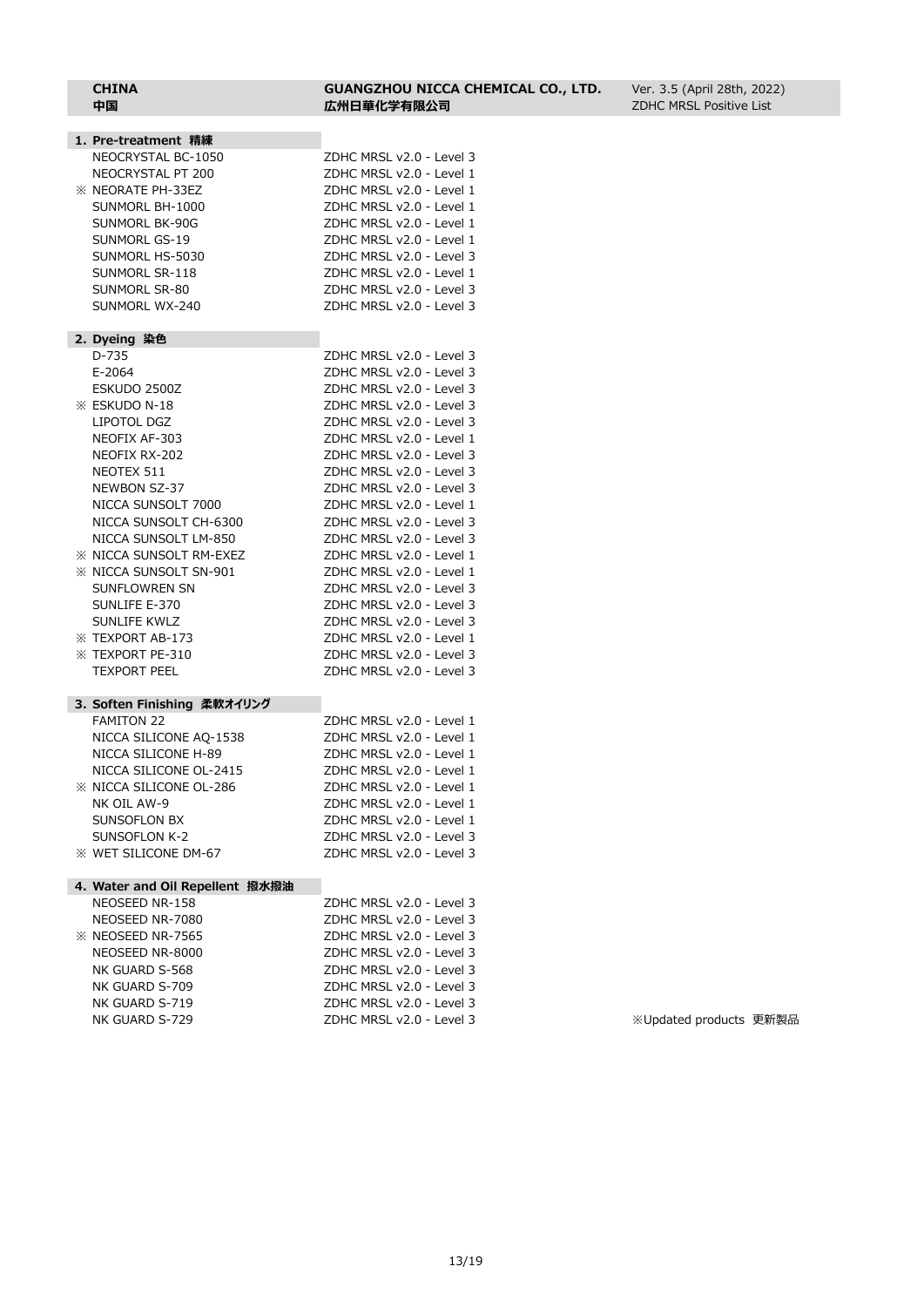#### **CHINA GUANGZHOU NICCA CHEMICAL CO., LTD. 中国 広州日華化学有限公司**

Ver. 3.5 (April 28th, 2022) ZDHC MRSL Positive List

| 5. Functional Finishing 機能加工 |                                   |                        |  |
|------------------------------|-----------------------------------|------------------------|--|
| EVAFANOL C-512               | $7$ DHC MRSL $v$ $2.0 - 1$ evel 1 |                        |  |
| NICCA HIBITER S-111          | ZDHC MRSL v2.0 - Level 1          |                        |  |
| NICCA HIBITER S-121          | ZDHC MRSL v2.0 - Level 3          |                        |  |
| NICCA HIBITER S-518          | ZDHC MRSL v2.0 - Level 1          |                        |  |
| <b>EX NICCANON NS-30Z</b>    | ZDHC MRSL v2.0 - Level 1          |                        |  |
| <b>EX NICCANON RB</b>        | ZDHC MRSL v2.0 - Level 1          |                        |  |
| NICEPOLE F-2000              | ZDHC MRSL v2.0 - Level 1          |                        |  |
| NICEPOLE MA-104              | ZDHC MRSL v2.0 - Level 3          |                        |  |
| NICEPOLE PR-100              | ZDHC MRSL v2.0 - Level 3          |                        |  |
| <b>EX NICEPOLE TF-70Z</b>    | ZDHC MRSL v2.0 - Level 1          |                        |  |
| NIKOSOLT 209                 | ZDHC MRSL v2.0 - Level 1          |                        |  |
| NIKOSOLT S-12                | ZDHC MRSL v2.0 - Level 3          |                        |  |
| NK ASSIST FU                 | ZDHC MRSL v2.0 - Level 3          |                        |  |
| <b>X NK ASSIST NY-11</b>     | ZDHC MRSL v2.0 - Level 3          |                        |  |
| TEXPORT BG-2                 | ZDHC MRSL v2.0 - Level 3          |                        |  |
| <b>EXPORT BG-30</b>          | ZDHC MRSL v2.0 - Level 1          | ※Updated products 更新製品 |  |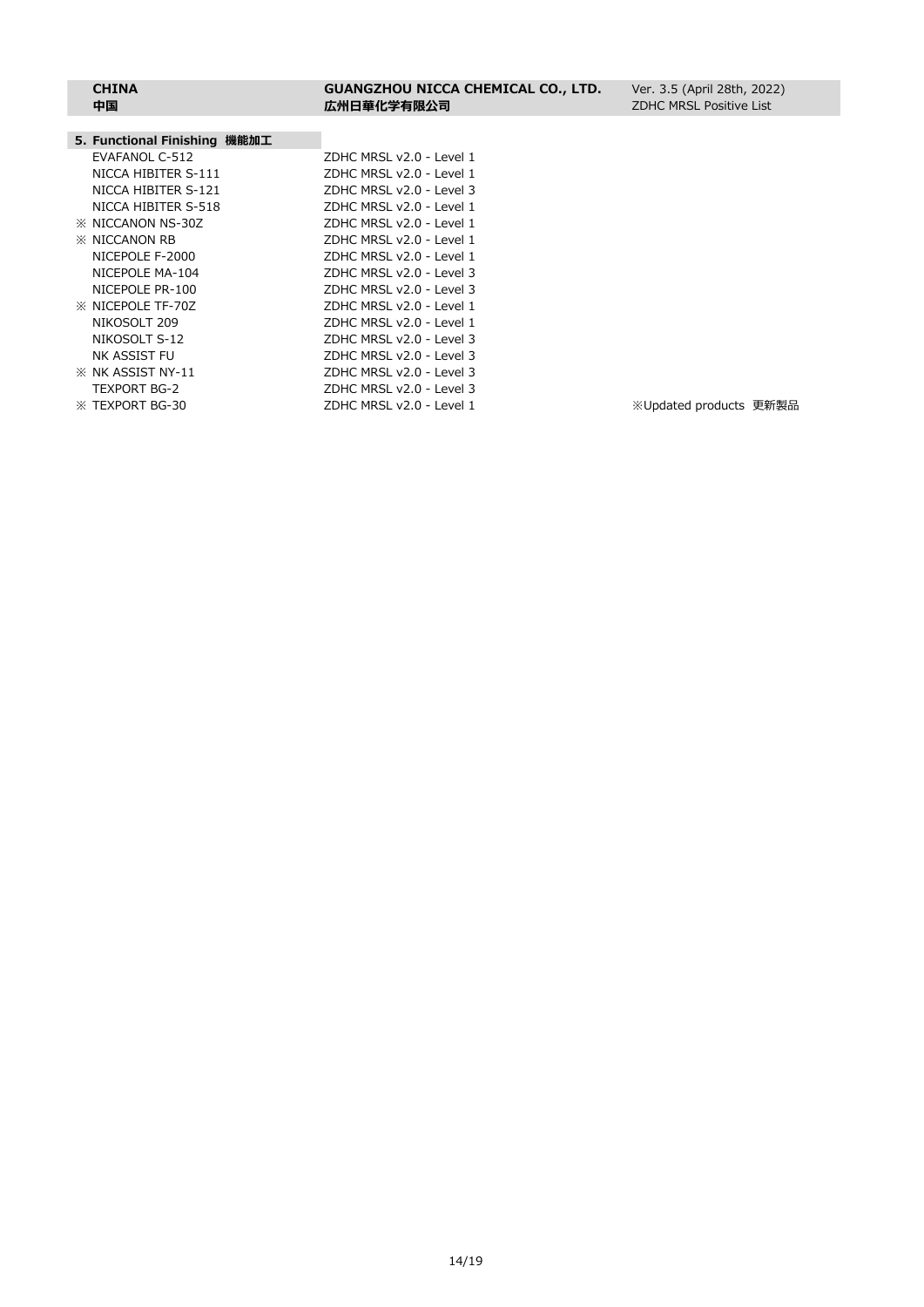#### **CHINA NICCA CHEMICAL (CHINA) CO., LTD. 中国 日華化学(中国)有限公司**

| 1. Pre-treatment 精練                                  |                          |
|------------------------------------------------------|--------------------------|
| NEOCRYSTAL BC-1050                                   | ZDHC MRSL v2.0 - Level 3 |
| NEOCRYSTAL BC-650                                    | ZDHC MRSL v2.0 - Level 1 |
| <b>※ NEORATE PH-33EZ</b>                             | ZDHC MRSL v2.0 - Level 1 |
| SUNMORL HS-5030                                      | ZDHC MRSL v2.0 - Level 3 |
| SUNMORL SR-118                                       | ZDHC MRSL v2.0 - Level 1 |
| SUNMORL WX-240                                       | ZDHC MRSL v2.0 - Level 3 |
| SUNMORL WX-245                                       | ZDHC MRSL v2.0 - Level 3 |
| SUNMORL WX-260                                       | ZDHC MRSL v2.0 - Level 3 |
| SUNMORL WX-800                                       | ZDHC MRSL v2.0 - Level 1 |
| SUNMORL WX-8600                                      | ZDHC MRSL v2.0 - Level 3 |
|                                                      |                          |
| 2. Dyeing 染色                                         |                          |
| ESKUDO 2500Z                                         | ZDHC MRSL v2.0 - Level 3 |
| ESKUDO A-812                                         | ZDHC MRSL v2.0 - Level 3 |
| ESKUDO M-200                                         | ZDHC MRSL v2.0 - Level 3 |
| <b>※ ESKUDO N-18</b>                                 | ZDHC MRSL v2.0 - Level 3 |
| ESKUDO RC-1080                                       | ZDHC MRSL v2.0 - Level 3 |
| LIPOTOL DGZ                                          | ZDHC MRSL v2.0 - Level 3 |
| NC ACID 1109Z                                        | ZDHC MRSL v2.0 - Level 3 |
| <b>EX NC ACID W-70</b>                               | ZDHC MRSL v2.0 - Level 3 |
| NEOFIX RX-202                                        | ZDHC MRSL v2.0 - Level 3 |
| NEOFIX RX-505                                        | ZDHC MRSL v2.0 - Level 1 |
| <b>NEWBON DT</b>                                     | ZDHC MRSL v2.0 - Level 3 |
| NICCA SUNCLEANER CAN-EZ                              | ZDHC MRSL v2.0 - Level 3 |
| NICCA SUNCLEANER V-9                                 | ZDHC MRSL v2.0 - Level 3 |
| NICCA SUNCLEANER V-920                               | ZDHC MRSL v2.0 - Level 3 |
| NICCA SUNSOLT CH-6300                                | ZDHC MRSL v2.0 - Level 3 |
| NICCA SUNSOLT LM-0870                                | ZDHC MRSL v2.0 - Level 3 |
| NICCA SUNSOLT LM-850                                 | ZDHC MRSL v2.0 - Level 3 |
| NICCA SUNSOLT RM-1041                                | ZDHC MRSL v2.0 - Level 3 |
| NICCA SUNSOLT RM-380EZ                               | ZDHC MRSL v2.0 - Level 3 |
| NICCA SUNSOLT RM-60Z                                 | ZDHC MRSL v2.0 - Level 3 |
| NICCA SUNSOLT RM-7025                                | ZDHC MRSL v2.0 - Level 3 |
|                                                      |                          |
| <b>XX NICCA SUNSOLT RM-EXEZ</b>                      | ZDHC MRSL v2.0 - Level 1 |
| NICCA SUNSOLT SN-7500                                | ZDHC MRSL v2.0 - Level 3 |
| <b>XX NICCA SUNSOLT SN-901</b>                       | ZDHC MRSL v2.0 - Level 1 |
| <b>SUNLIFE E-48</b>                                  | ZDHC MRSL v2.0 - Level 3 |
| SUNLIFE KWLZ                                         | ZDHC MRSL v2.0 - Level 3 |
| SUNLIFE LPX-80EZ                                     | ZDHC MRSL v2.0 - Level 1 |
| SUNLIFE TN-8090                                      | ZDHC MRSL v2.0 - Level 3 |
| SUNMORL A-1Z                                         | ZDHC MRSL v2.0 - Level 3 |
| SUNMORL FTLZ                                         | ZDHC MRSL v2.0 - Level 3 |
| SUNMORL RC-510Z                                      | ZDHC MRSL v2.0 - Level 3 |
| <b>TEXPORT C-50Z</b>                                 | ZDHC MRSL v2.0 - Level 1 |
| TEXPORT D-5100                                       | ZDHC MRSL v2.0 - Level 3 |
| <b>XX TEXPORT D-63</b>                               | ZDHC MRSL v2.0 - Level 3 |
| TEXPORT DY-300F                                      | ZDHC MRSL v2.0 - Level 3 |
| <b>※ TEXPORT PE-310</b>                              | ZDHC MRSL v2.0 - Level 3 |
|                                                      |                          |
| 3. Soften Finishing 柔軟オイリング<br>NICCA SILICONE AQ-166 | ZDHC MRSL v2.0 - Level 3 |
| NICCA SILICONE OL-2405                               | ZDHC MRSL v2.0 - Level 3 |
|                                                      |                          |
| <b>XX NICCA SILICONE OL-286</b>                      | ZDHC MRSL v2.0 - Level 1 |

SUNSILKY SW-09EZ ZDHC MRSL v2.0 - Level 1 SUNSILKY SW-20EZ<br>
ZDHC MRSL v2.0 - Level 3 SUNSOFLON TK-07Z ZDHC MRSL v2.0 - Level 1 ※ WET SILICONE DM-67 ZDHC MRSL v2.0 - Level 3 ※Updated products 更新製品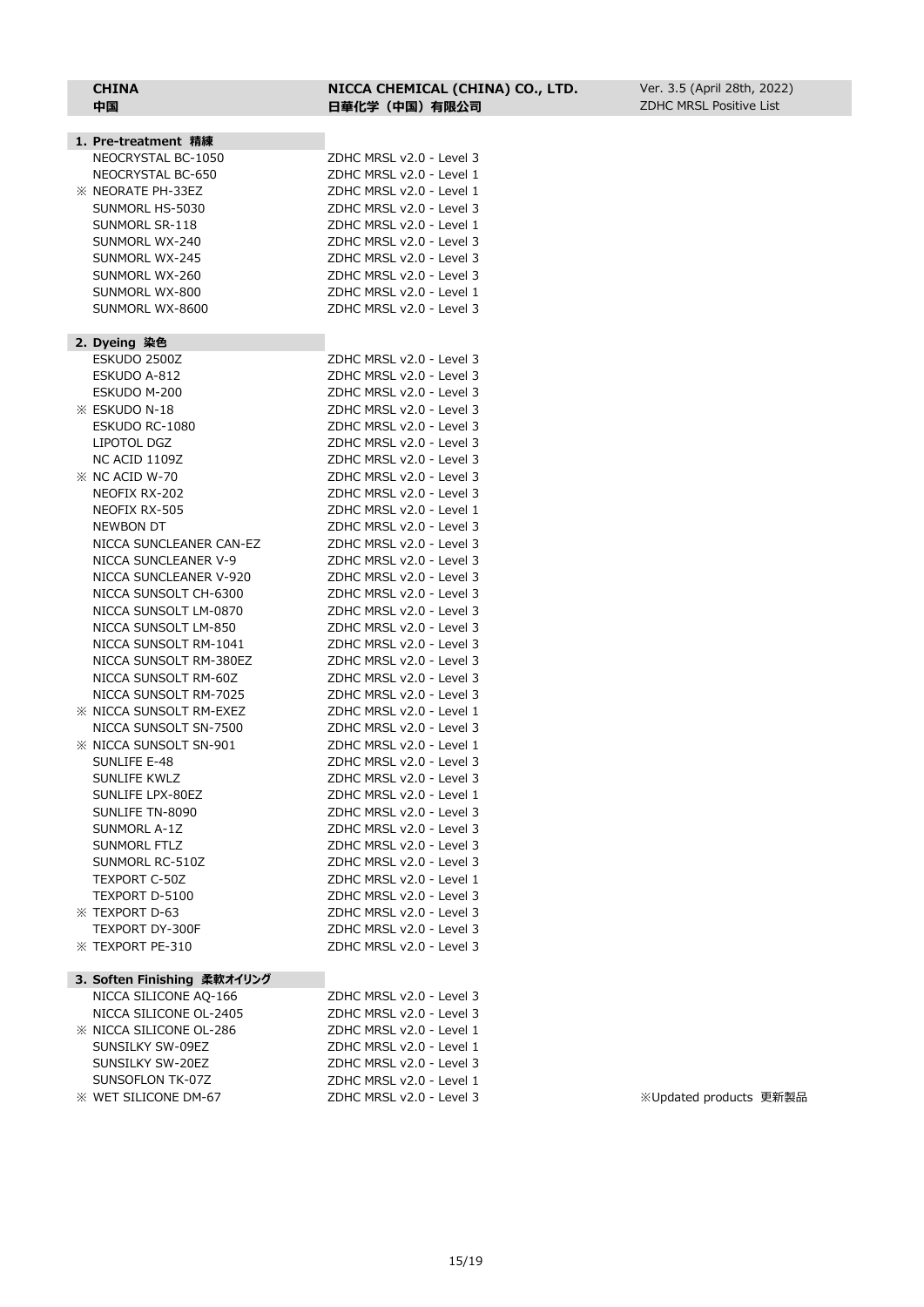| 4. Water and Oil Repellent 撥水撥油 |                          |                        |  |
|---------------------------------|--------------------------|------------------------|--|
| NEOSEED NR-7080                 | ZDHC MRSL v2.0 - Level 3 |                        |  |
| <b>XX NEOSEED NR-7565</b>       | ZDHC MRSL v2.0 - Level 3 |                        |  |
| NEOSEED NR-8000                 | ZDHC MRSL v2.0 - Level 3 |                        |  |
| NK GUARD S-0218                 | ZDHC MRSL v2.0 - Level 1 |                        |  |
| NK GUARD S-33                   | ZDHC MRSL v2.0 - Level 3 |                        |  |
| NK GUARD S-567                  | ZDHC MRSL v2.0 - Level 3 |                        |  |
| NK GUARD S-568                  | ZDHC MRSL v2.0 - Level 3 |                        |  |
| NK GUARD S-709                  | ZDHC MRSL v2.0 - Level 3 |                        |  |
| NK GUARD S-735                  | ZDHC MRSL v2.0 - Level 3 |                        |  |
|                                 |                          |                        |  |
| 5. Functional Finishing 機能加工    |                          |                        |  |
| KASESOL O-5 H-2Z                | ZDHC MRSL v2.0 - Level 3 |                        |  |
| KIRAKURU DA-12                  | ZDHC MRSL v2.0 - Level 3 |                        |  |
| NC ACID W-539                   | ZDHC MRSL v2.0 - Level 3 |                        |  |
| <b>EX NICCANON NS-30Z</b>       | ZDHC MRSL v2.0 - Level 1 |                        |  |
| NICEPOLE F-318                  | ZDHC MRSL v2.0 - Level 3 |                        |  |
| NICEPOLE FE-18Z                 | ZDHC MRSL v2.0 - Level 3 |                        |  |
| NICEPOLE FE-26Z                 | ZDHC MRSL v2.0 - Level 3 |                        |  |
| NICEPOLE MA-104                 | ZDHC MRSL v2.0 - Level 3 |                        |  |
| NICEPOLE PR-100                 | ZDHC MRSL v2.0 - Level 3 |                        |  |
| NICEPOLE PR-9000                | ZDHC MRSL v2.0 - Level 3 |                        |  |
| NICEPOLE PR-913                 | ZDHC MRSL v2.0 - Level 3 |                        |  |
| NICEPOLE OD-6030                | ZDHC MRSL v2.0 - Level 3 |                        |  |
| <b>XX NICEPOLE TF-70Z</b>       | ZDHC MRSL v2.0 - Level 1 |                        |  |
| NIKOSOLT S-6Z                   | ZDHC MRSL v2.0 - Level 1 |                        |  |
| NK ASSIST FU                    | ZDHC MRSL v2.0 - Level 3 |                        |  |
| <b>X NK ASSIST NY-11</b>        | ZDHC MRSL v2.0 - Level 3 |                        |  |
| SHEARLON P-008                  | ZDHC MRSL v2.0 - Level 3 |                        |  |
| <b>XX SUNLIFE E-648</b>         | ZDHC MRSL v2.0 - Level 3 |                        |  |
| <b>EXPORT AB-173</b>            | ZDHC MRSL v2.0 - Level 1 |                        |  |
| <b>TEXPORT BG-2</b>             | ZDHC MRSL v2.0 - Level 3 |                        |  |
| <b>EXPORT BG-30</b>             | ZDHC MRSL v2.0 - Level 1 | ※Updated products 更新製品 |  |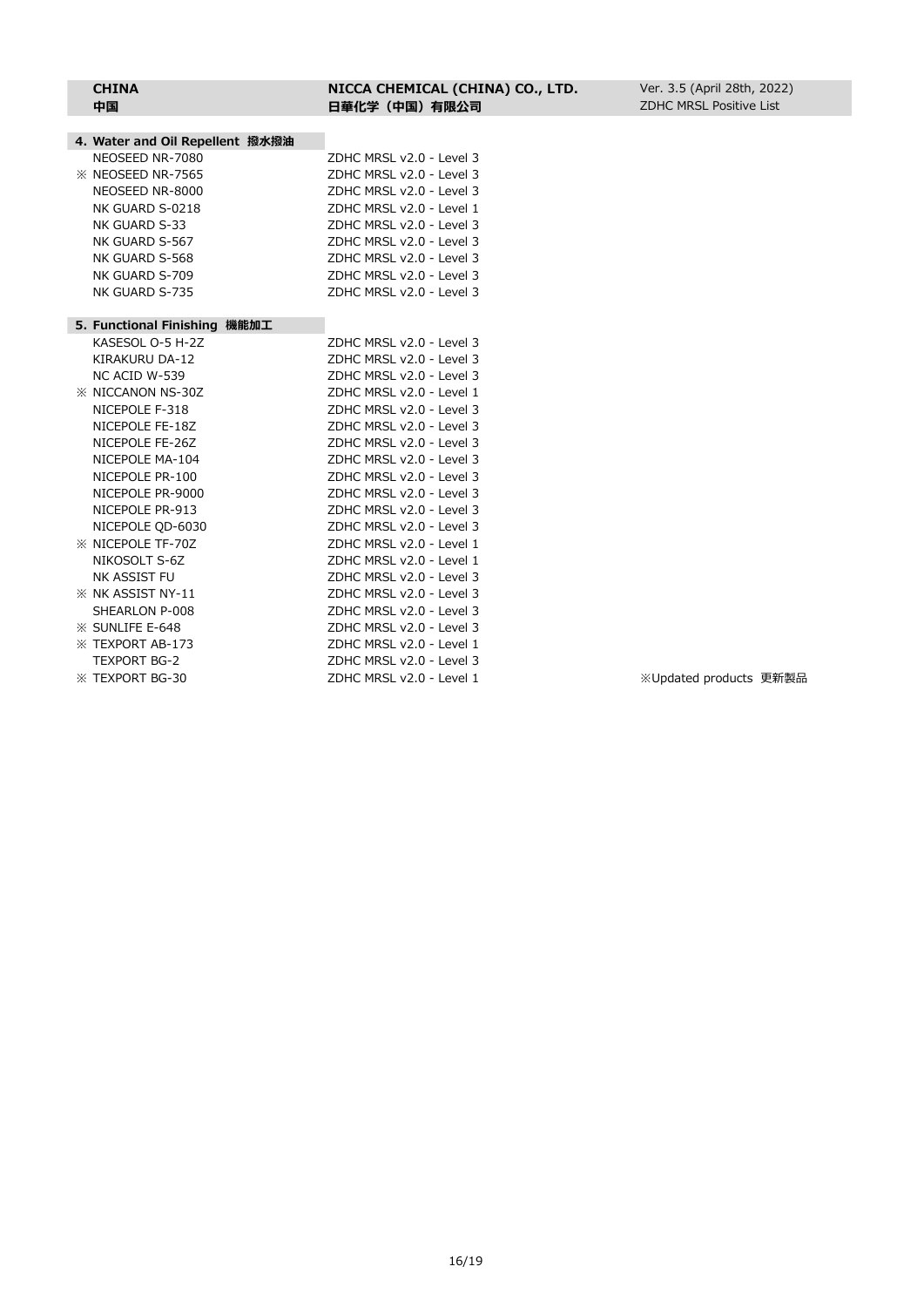#### **VIETNAM NICCA VIETNAM CO., LTD.**

#### **1. Pre-treatment 精練** ※ CROAKS N ZDHC MRSL v2.0 - Level 3 NEOCRYSTAL 150 ZDHC MRSL v2.0 - Level 3 NEOCRYSTAL AC-1000 ZDHC MRSL v2.0 - Level 3 NEOCRYSTAL BC-265 ZDHC MRSL v2.0 - Level 3 NEOCRYSTAL BC-650 ZDHC MRSL v2.0 - Level 1 NEOCRYSTAL CG-2000 ZDHC MRSL v2.0 - Level 3 NEOCRYSTAL DM ZDHC MRSL v2.0 - Level 3 NEORATE PH-330 ZDHC MRSL v2.0 - Level 1 NXH-6022 ZDHC MRSL v2.0 - Level 3 SUNMORL BH-5845 ZDHC MRSL v2.0 - Level 1 SUNMORL HS-811 ZDHC MRSL v2.0 - Level 3 SUNMORL SL ZDHC MRSL v2.0 - Level 3 SUNMORL WX-08 ZDHC MRSL v2.0 - Level 3 SUNMORL WX-8600 ZDHC MRSL v2.0 - Level 3 **2. Dyeing 染色** D-735 ZDHC MRSL v2.0 - Level 3 **ESKUDO MC-4000** ESKUDO RC-0310 LIPOTOL BN LIPOTOL RK-5 LIPOTOL TC-555  $\%$  NC ACID AG-52  $\%$  NC ACID PH-45N  $\%$  NC ACID W-70 NEOCRYSTAL BC-200 NEOFIX IR-88 NEOFIX R-172 NEOFIX RX-202 NEOTEX CD-200 NEOTEX CD-300KAE NEOTEX PD-50A NEWBON SA-E NEWBON SD-1E NEWBON TS-800 NICCA HIBITER AN-Y NICCA HIBITER S-3001 NICCA SUNSOLT 7000NC NICCA SUNSOLT CH-29 NICCA SUNSOLT LM-0870 NICCA SUNSOLT LM-850 NICCA SUNSOLT RM-3406 NICCA SUNSOLT RM-990 NICCA SUNSOLT SN-7500 SUNCLEANER V-9S SUNLIFE E-1130 SUNLIFE E-37T  $\%$  SUNLIFE E-48 SUNLIFE LP-200E

SUNLIFE LP-567 SUNLIFE TN-042 SUNMORL RC-700E  $\%$  TEXPORT CF-001 TEXPORT D-313 TEXPORT D-600 TEXPORT PE-25 TEXPORT PEEL **TEXPORT SKY** 

| D-735                 | ZDHC MRSL v2.0 - Level 3 |                        |
|-----------------------|--------------------------|------------------------|
| ESKUDO MC-4000        | ZDHC MRSL v2.0 - Level 3 |                        |
| ESKUDO RC-0310        | ZDHC MRSL v2.0 - Level 3 |                        |
| LIPOTOL BN            | ZDHC MRSL v2.0 - Level 3 |                        |
| LIPOTOL RK-5          | ZDHC MRSL v2.0 - Level 3 |                        |
| LIPOTOL TC-555        | ZDHC MRSL v2.0 - Level 3 |                        |
| NC ACID AG-52         | ZDHC MRSL v2.0 - Level 3 |                        |
| NC ACID PH-45N        | ZDHC MRSL v2.0 - Level 3 |                        |
| NC ACID W-70          | ZDHC MRSL v2.0 - Level 3 |                        |
| NEOCRYSTAL BC-200     | ZDHC MRSL v2.0 - Level 3 |                        |
| NEOFIX IR-88          | ZDHC MRSL v2.0 - Level 3 |                        |
| NEOFIX R-172          | ZDHC MRSL v2.0 - Level 3 |                        |
| NEOFIX RX-202         | ZDHC MRSL v2.0 - Level 3 |                        |
| NEOTEX CD-200         | ZDHC MRSL v2.0 - Level 3 |                        |
| NEOTEX CD-300KAE      | ZDHC MRSL v2.0 - Level 3 |                        |
| NEOTEX PD-50A         | ZDHC MRSL v2.0 - Level 3 |                        |
| <b>NEWBON SA-E</b>    | ZDHC MRSL v2.0 - Level 3 |                        |
| NEWBON SD-1E          | ZDHC MRSL v2.0 - Level 3 |                        |
| NEWBON TS-800         | ZDHC MRSL v2.0 - Level 3 |                        |
| NICCA HIBITER AN-Y    | ZDHC MRSL v2.0 - Level 3 |                        |
| NICCA HIBITER S-3001  | ZDHC MRSL v2.0 - Level 3 |                        |
| NICCA SUNSOLT 7000NC  | ZDHC MRSL v2.0 - Level 3 |                        |
| NICCA SUNSOLT CH-29   | ZDHC MRSL v2.0 - Level 3 |                        |
| NICCA SUNSOLT LM-0870 | ZDHC MRSL v2.0 - Level 3 |                        |
| NICCA SUNSOLT LM-850  | ZDHC MRSL v2.0 - Level 3 |                        |
| NICCA SUNSOLT RM-3406 | ZDHC MRSL v2.0 - Level 3 |                        |
| NICCA SUNSOLT RM-990  | ZDHC MRSL v2.0 - Level 3 |                        |
| NICCA SUNSOLT SN-7500 | ZDHC MRSL v2.0 - Level 3 |                        |
| SUNCLEANER V-9S       | ZDHC MRSL v2.0 - Level 3 |                        |
| SUNLIFE E-1130        | ZDHC MRSL v2.0 - Level 3 |                        |
| SUNLIFE E-37T         | ZDHC MRSL v2.0 - Level 3 |                        |
| SUNLIFE E-48          | ZDHC MRSL v2.0 - Level 3 |                        |
| SUNLIFE LP-200E       | ZDHC MRSL v2.0 - Level 3 |                        |
| SUNLIFE LP-567        | ZDHC MRSL v2.0 - Level 3 |                        |
| SUNLIFE TN-042        | ZDHC MRSL v2.0 - Level 3 |                        |
| SUNMORL RC-700E       | ZDHC MRSL v2.0 - Level 3 |                        |
| <b>TEXPORT CF-001</b> | ZDHC MRSL v2.0 - Level 3 |                        |
| TEXPORT D-313         | ZDHC MRSL v2.0 - Level 3 |                        |
| TEXPORT D-600         | ZDHC MRSL v2.0 - Level 3 |                        |
| <b>TEXPORT PE-25</b>  | ZDHC MRSL v2.0 - Level 3 |                        |
| <b>TEXPORT PEEL</b>   | ZDHC MRSL v2.0 - Level 3 |                        |
| <b>TEXPORT SKY</b>    | ZDHC MRSL v2.0 - Level 3 |                        |
| <b>TEXPORT SN-10</b>  | ZDHC MRSL v2.0 - Level 3 | ※Updated products 更新製品 |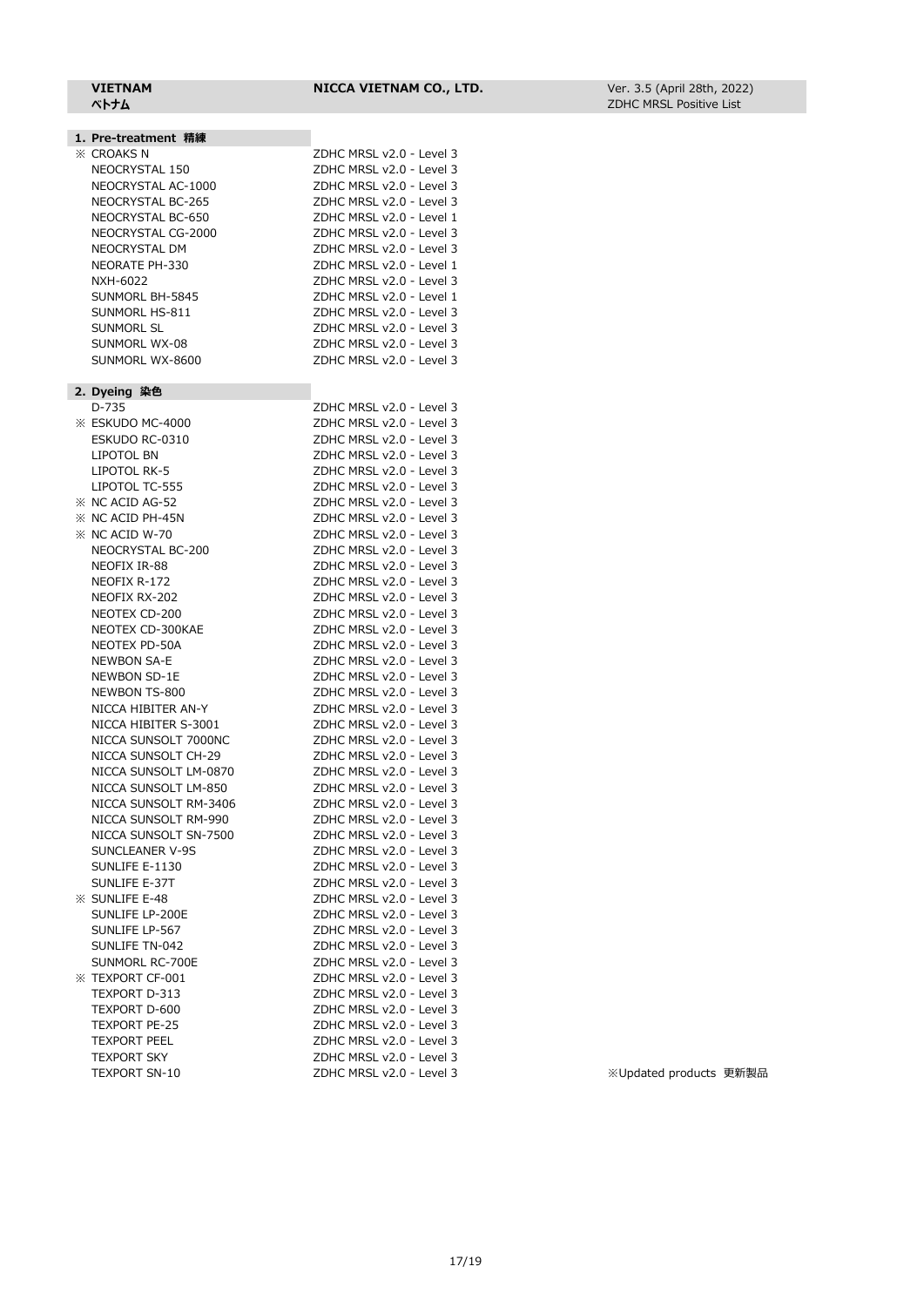| 3. Soften Finishing 柔軟オイリング     |                          |
|---------------------------------|--------------------------|
| NICCA SILICONE AQ-1538          | ZDHC MRSL v2.0 - Level 1 |
| NICCA SILICONE AQ-166           | ZDHC MRSL v2.0 - Level 3 |
| NICCA SILICONE AQ-87            | ZDHC MRSL v2.0 - Level 3 |
| NICCA SILICONE H-89             | ZDHC MRSL v2.0 - Level 1 |
| NICCA SILICONE OL-2408          | ZDHC MRSL v2.0 - Level 3 |
| POLYSOFTER AQ-09                | ZDHC MRSL v2.0 - Level 1 |
|                                 |                          |
| 4. Water and Oil Repellent 撥水撥油 |                          |
| NEOSEED NR-158                  | ZDHC MRSL v2.0 - Level 3 |
| NEOSEED NR-7080                 | ZDHC MRSL v2.0 - Level 3 |
| NEOSEED NR-7090                 | ZDHC MRSL v2.0 - Level 3 |
| NEOSEED NR-8800                 | ZDHC MRSL v2.0 - Level 3 |
| <b>XX NEOSEED SP-002</b>        | ZDHC MRSL v2.0 - Level 3 |
| NK GUARD S-0546                 | ZDHC MRSL v2.0 - Level 3 |
| NK GUARD S-1115                 | ZDHC MRSL v2.0 - Level 3 |
|                                 |                          |
| 5. Functional Finishing 機能加工    |                          |
| KASESOL AV-30                   | ZDHC MRSL v2.0 - Level 3 |
| KIRAKURU DA-12                  | ZDHC MRSL v2.0 - Level 3 |
| <b><i>X</i></b> NICCANON RB     | ZDHC MRSL v2.0 - Level 1 |
| <b>※ NICCANON RB-40</b>         | ZDHC MRSL v2.0 - Level 3 |
| NICEPOLE FE-18                  | ZDHC MRSL v2.0 - Level 3 |
| NICEPOLE PR-06                  | ZDHC MRSL v2.0 - Level 3 |
| NICEPOLE PR-100                 | ZDHC MRSL v2.0 - Level 3 |
| NICEPOLE PR-9000                | ZDHC MRSL v2.0 - Level 3 |
| NICEPOLE PR-99                  | ZDHC MRSL v2.0 - Level 3 |
| NIKOSOLT S-12                   | ZDHC MRSL v2.0 - Level 3 |
| NK ASSIST FU                    | ZDHC MRSL v2.0 - Level 3 |

※ NK ASSIST NY-11 ZDHC MRSL v2.0 - Level 3 TEXPORT BG-2 <br>
ZDHC MRSL v2.0 - Level 3 X / Web Xupdated products 更新製品